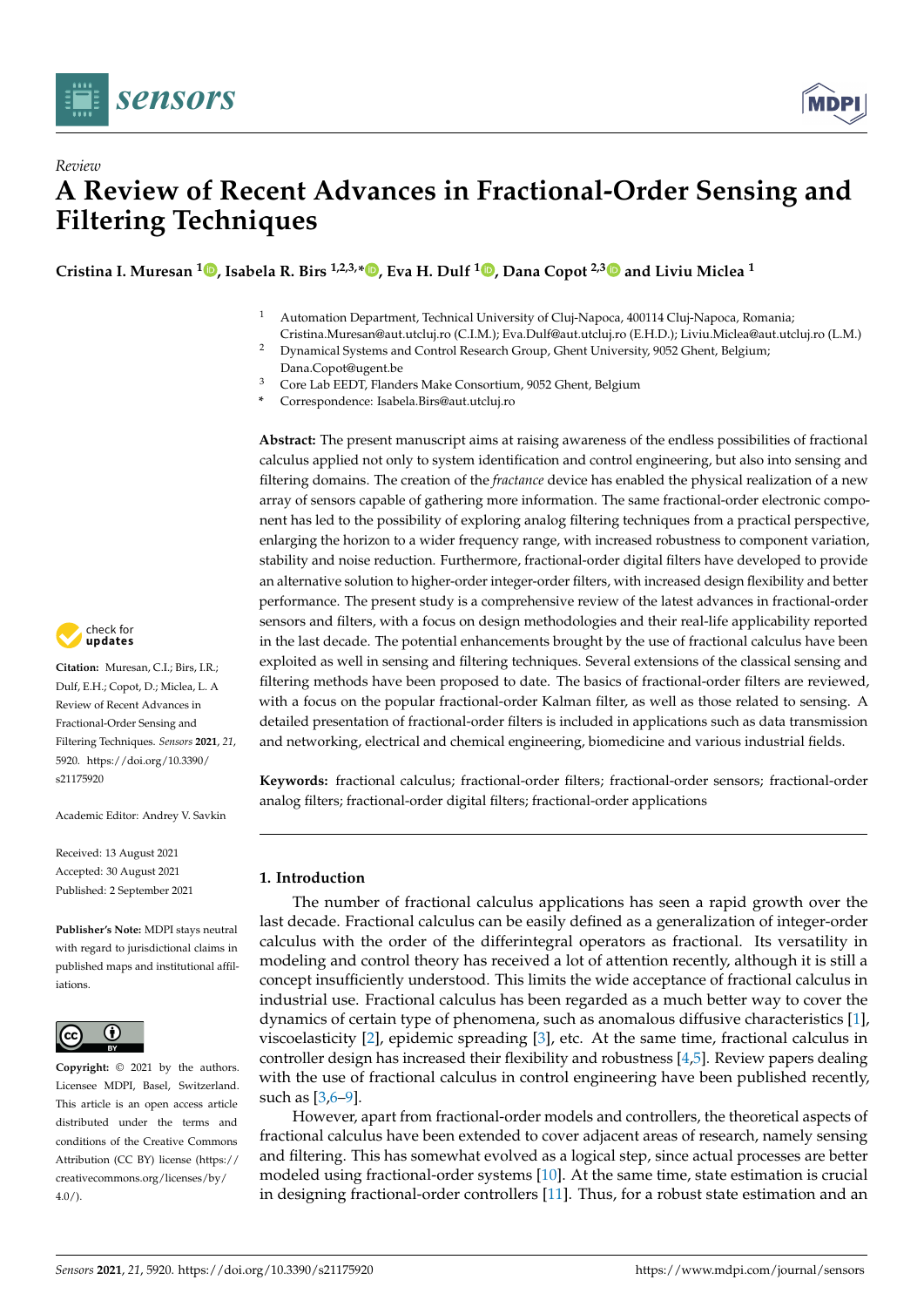efficient noise elimination in fractional-order systems, extensions to a fractional-order of the popular integer-order estimators have been proposed.

It has been widely proven that complex systems can be accurately described by powerlaw series [\[12\]](#page-20-9). For the case of electronic devices, the behavior is given by the sum of various independent actions of the charge carriers, exhibiting the normal distribution. Unknown interactions in the electronic device leads to the second moment of distribution that fails to converge. For the case of real-time sampling, the mean converges rapidly towards infinity, while the standard deviation fluctuates. These systems are best described by the Generalized Law of Large Numbers, resulting in power-law series behavior, with an added  $\alpha$ -stable component, proving the presence of fractional-order dynamics in any complex system [\[13](#page-20-10)[,14\]](#page-20-11). Hence, fractional-order sensors can provide a powerful tool in acquiring more accurate data regarding the surrounding environment, as will be shown in the present study.

Filters are one of the key elements in the signal processing field. Many filtering techniques have been developed throughout the years for noise reduction, signal modulation, demodulation, amplification, etc. Filters can be analog, consisting of electronic circuits that process the analog signal, or digital, consisting of mathematical filters that process the analog signal after its discretization. The popular field of fractional calculus has also infiltrated into filter design, for both analog and digital cases. For the case of analog filters, the creation of the *fractance* device, integrating fractional-order dynamics into electronic components such as the fractional-order capacitor has been the starting point of fractionalorder analog filters. Fractional-order electronic components are used to create filters that have a larger frequency range and a better response than integer-order filters [\[15\]](#page-20-12). However, due to the limitations present in fractional-order physical hardware, there are only a few studies covering the physical realization of fractional-order analog filters, which will be described later in the manuscript.

Fractional-order digital filters are more abundant in the specialized literature since it is much easier to implement a mathematical relationship on a suitable processor than creating its hardware counterpart. Most fractional-order filters cover the extension of the widely popular Kalman filter into the fractional calculus domain. For integer-order linear systems, Kalman filters (KF) are a convenient way to handle state estimation and Gaussian noise [\[16\]](#page-20-13). For the approach to work, complete prior knowledge of system models and noise parameters is necessary. The major drawback here refers to the difficulty of knowing noise parameters in advance [\[17\]](#page-20-14). To improve the performance of the standard Kalman filter, several extensions and modifications have been proposed, including the extended Kalman filters (EKF) [\[18](#page-20-15)[,19\]](#page-20-16); the unscented Kalman filters (UKF) [\[20\]](#page-20-17); particle filters (PF) [\[21\]](#page-20-18) or cubature Kalman filters (CKF) [\[22\]](#page-20-19) to name just a few. Apart from the wide variety of Kalman-based filters, there are also the Butterworth-type fractional-order digital filters and fractional-order delay filters that have seen an increased popularity in the last decade.

The applicability of digital fractional-order filters spans on a manifold of domains from data transmission and networking applications [\[23](#page-20-20)[–25\]](#page-20-21), electrical vehicle manufacturing (through the determination of state of charge in lithium-ion batteries [\[26\]](#page-20-22), aerial vehicle orientation using fractional-order filtering of yaw, pitch and roll signals [\[27\]](#page-20-23), air-quality assessments through pollution and humidity factors [\[28\]](#page-20-24), civil engineering targeting the measurement and data processing of various characteristics of buildings such as stiffness and damping [\[29\]](#page-20-25), different biomedical processes, image processing and many more. Most of the existing implementations of fractional-order filters are in the fields of data transmission and battery estimation, as will be shown in a dedicated section that highlights the benefits of fractional-order filters in real-life applications.

This paper covers a review of fractional-order sensing, as well as estimation methods using fractional-order filters. The focus is on the most recent findings in this domain, covering the past decade. The paper is structured as follows. The next section briefly goes over the definitions of fractional-order operators to serve as a starting point for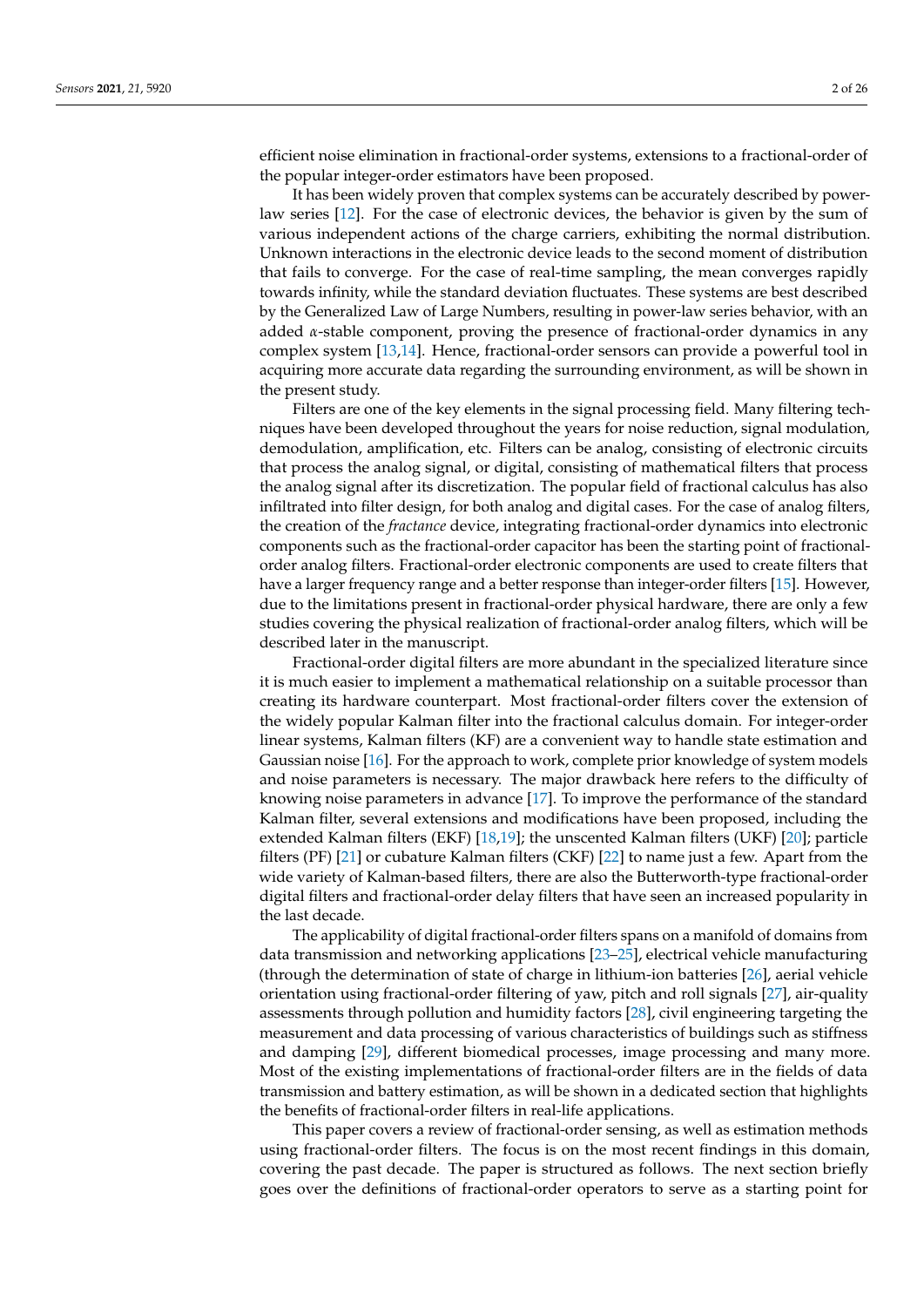understanding the basis of fractional-order dynamics in both sensors and filters. Fractionalorder sensors are covered in the following section. Due to the limited research in this topic, only a few papers and their main results are covered here. The main topic of this survey paper is detailed in a subsequent section that deals with the most recent advances and findings on fractional-order filters. The section is divided into two main parts covering analog and digital filters including here, but not limited to, fractional-order Butterworth filters, fractional-order delay filters and variations of the popular Kalman filter. The last section details some recent publications on the applications of fractional-order filters. The main application areas covered are data transmission and networking, battery state-ofcharge estimation, biomedical engineering, aerodynamics, vehicle tracking, environmental

#### **2. An Insight into Fractional-Order Calculus**

This section focuses on briefly presenting the mathematical tools on which fractionalorder sensing and filtering are based.

issues, etc. Finally, a discussion section presents an overview of the findings related to fractional-order sensing and filtering together with current trends and research directions.

The fractional operator is denoted by  ${_aD_t^{\alpha}}f(t)$ , with  $t, a \in \mathbb{R}$ , where  $(t > a)$  are the upper and lower limits of the *differintegral*, representing a generalization of integral and derivative operations to any arbitrary order, *α* ∈ R.

The most widely used definitions of  ${_aD_t^{\alpha}}f(t)$  have been introduced by Riemann– Liouville (RL), Grünwald–Letnikov (GL) and Caputo (C) [\[30\]](#page-21-0).

Fractional-order control strategies are mainly developed based on the Riemann– Liouville definition given as

$$
{}_{a}^{RL}D_{t}^{\alpha}f(t) = \frac{1}{\Gamma(n-\alpha)}\frac{d^{n}}{dt^{n}}\int_{a}^{t}\frac{f(\tau)}{(t-\tau)^{\alpha-n+1}}d\tau,
$$
\n(1)

where  $n - 1 < \alpha < n$ , with *n* being the smallest integer greater than  $\alpha$  and  $\Gamma(n - \alpha)$  is the Euler gamma function [\[31\]](#page-21-1). The upper and lower bounds, *t* and *a*, need to be established in the case of the RL definition.

Another popular representation of the fractional differintegral operation is the Caputo fractional derivative, introduced in 1967 by Michele Caputo [\[32\]](#page-21-2). The advantage of this definition is that the fractional-order initial conditions do not have to be defined as in the RL case.

$$
{}_{a}^{C}D_{t}^{\alpha}f(t) = \frac{1}{\Gamma(n-\alpha)} \int_{a}^{t} \frac{f^{n}(\tau)}{(t-\tau)^{\alpha-n+1}} d\tau, \tag{2}
$$

with  $n - 1 < \alpha < n$  and  $\alpha > 0$ .

Grünwald–Letnikov (GL) defines *<sup>a</sup>D<sup>α</sup> t f*(*t*) as

$$
{}_{a}^{GL}D_{t}^{\alpha}f(t) = \lim_{h \to 0} h^{-\alpha} \sum_{m=0}^{\left[\frac{t-a}{h}\right]} (-1)^{m} {\alpha \choose m} f(t - mh), \tag{3}
$$

where  $\alpha \in \mathbb{R}$  and  $\alpha > 0$ .

A numeric approximation of the GL definition from Equation [\(4\)](#page-2-0) has been proposed by [\[33\]](#page-21-3) as

<span id="page-2-0"></span>
$$
{}_{a}^{GL}D_{t}^{\alpha}f(t) = T^{-\alpha} \sum_{m=0}^{M(t)} (-1)^{m} {(\alpha \choose m} f(t - mT)
$$
  
= 
$$
T^{-\alpha} \sum_{m=0}^{M(t)} c_{m}^{(\alpha)} {(\alpha \choose m} f(t - mT)
$$
 (4)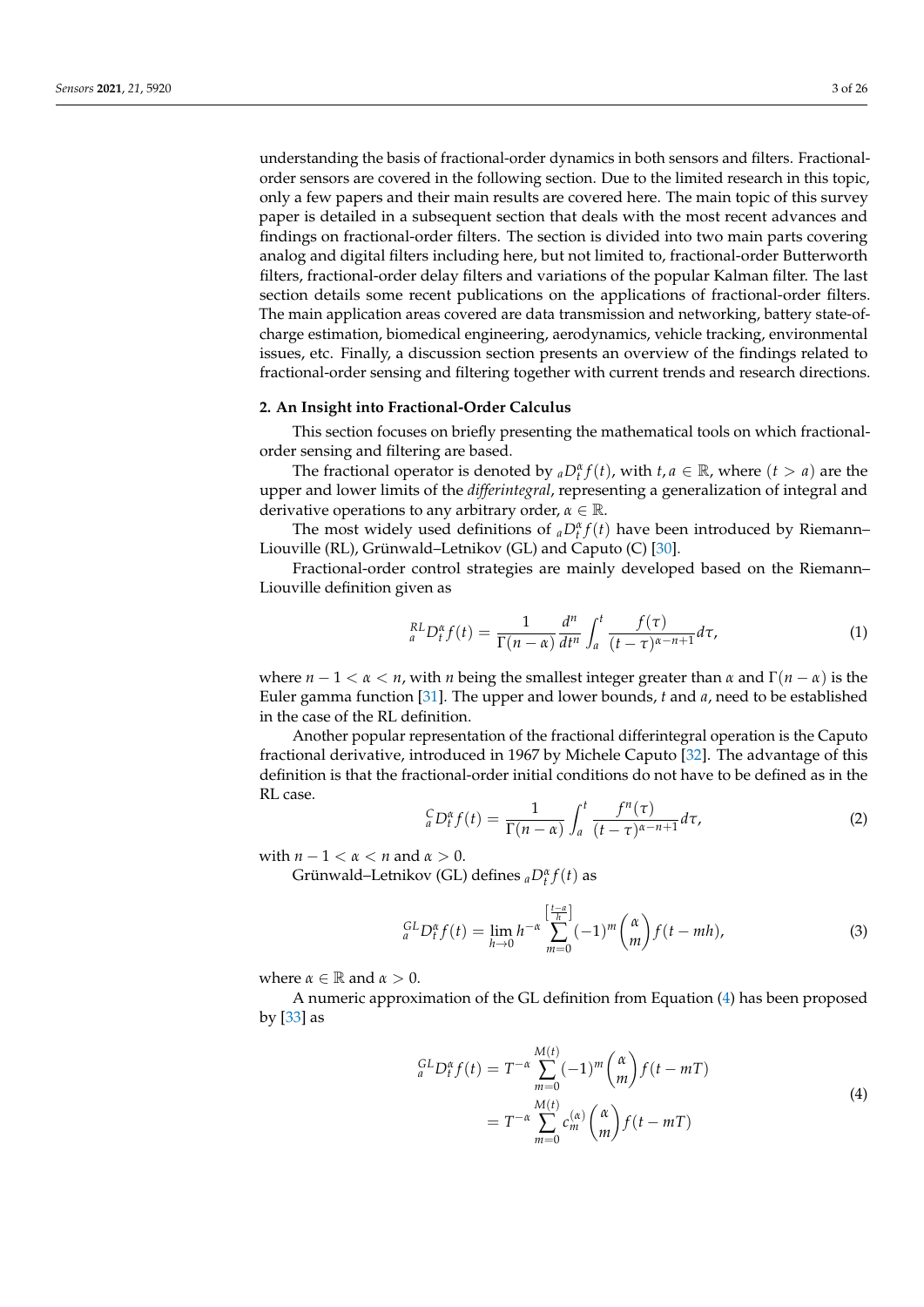where *T* denotes the sampling time and *L* is a memory length chosen to satisfy

$$
L \ge \frac{1}{\delta_0^2 \Gamma(\alpha)}
$$
  
\n
$$
\delta_0 = \frac{|_{a}^{GL} D_f^{\alpha} f(t) - L_{LL}^{GL} D_f^{\alpha} f(t)|}{P}
$$
  
\n
$$
P = \max_{[0,\infty]} |f(t)|
$$
\n(5)

M(t) is the minimum between  $t/h$  and  $L/h$ , while  $c_m^{(\alpha)}$  are binomial coefficients defined as

$$
c_m^{(\alpha)} = \left(1 - \frac{1 + \alpha}{m}\right) c_{m-1}^{(\alpha)} \tag{6}
$$

with  $c_0^{(\alpha)} = 1$ .

Another important piece in fractional calculus theory is the Mittag–Leffler function

$$
E_{\alpha}(t) = \sum_{m=0}^{\infty} \frac{t^m}{\Gamma(\alpha m + 1)}
$$
\n(7)

that connects the pure exponential and power-law behavior, characterizing both integer and fractional-order phenomena [\[34\]](#page-21-4), resulting

$$
\mathscr{L}\left\{E_{\alpha}(\pm at^{\alpha})\right\} = \frac{s^{\alpha-1}}{s^{\alpha} \mp a}.
$$
\n(8)

A more recent fractional-order definition has been proposed by Coimbra in 2003 [\[35\]](#page-21-5) known throughout the specialized literature as the Variable-Order (VO) differential operator

$$
{}^{VO}D_t^{\alpha(t)}f(t) = \frac{1}{\Gamma(n-\alpha(t))} \int_0^t (t-\tau)^{-\alpha(\tau)} \frac{df(\tau)}{d\tau} + \frac{(f(0^+) - f(0^-))t^{-\alpha\tau}}{\Gamma(1-\alpha(t))}.
$$
 (9)

A simpler alternative to the highly popular RL definition has been offered by Jumarie in 2006 [\[36\]](#page-21-6) as

$$
{}^{J}D^{\alpha}f(t) = \frac{1}{\Gamma(n-\alpha)} \frac{d^{n}t}{dt^{n}} \int_{0}^{t} \frac{f(\tau) - f(0)}{(t-\tau)^{\alpha+1-n}} d\tau.
$$
 (10)

The VO , RL and Jumarie approaches are recognized as a powerful mathematical tool for modeling viscoelastic phenomena such as deformation, viscoelastic fluid flows and interactions, anomalous diffusion in porous media and various biomedical processes. It has been proven that integer-order calculus cannot accurately describe complex diffusion processes due to the limitations brought by the constant order, but a variable order of differentiation is a natural solution to determine diffusion patterns [\[36,](#page-21-6)[37\]](#page-21-7). The fractional VO definitions does not hold the common properties of a derivative and are considered extremely difficult to compute analytically, most often being approximated with numerical approaches [\[35\]](#page-21-5).

A major advantage associated with the RL definition is that *f*(*t*) does not have to be continuous at the origin, nor differentiable. Furthermore, since Jumarie is a modified RL derivative, *f*(*t*) does not have to be differentiable and the derivative of a constant is zero. Another advantage of both Jumarie and RL is that there is no singularity at the origin for all functions, such as ML. Modeling physical phenomena with the RL definition is a tedious process since the RL derivative of a constant is different than zero. Furthermore, a constant *f*(*t*) at the origin leads to a singularity in its fractional derivative, reducing its field of applications [\[38\]](#page-21-8). A drawback associated with Jumarie is that if *f*(*t*) is discontinuous at the origin its fractional-order derivative does not exist [\[39\]](#page-21-9).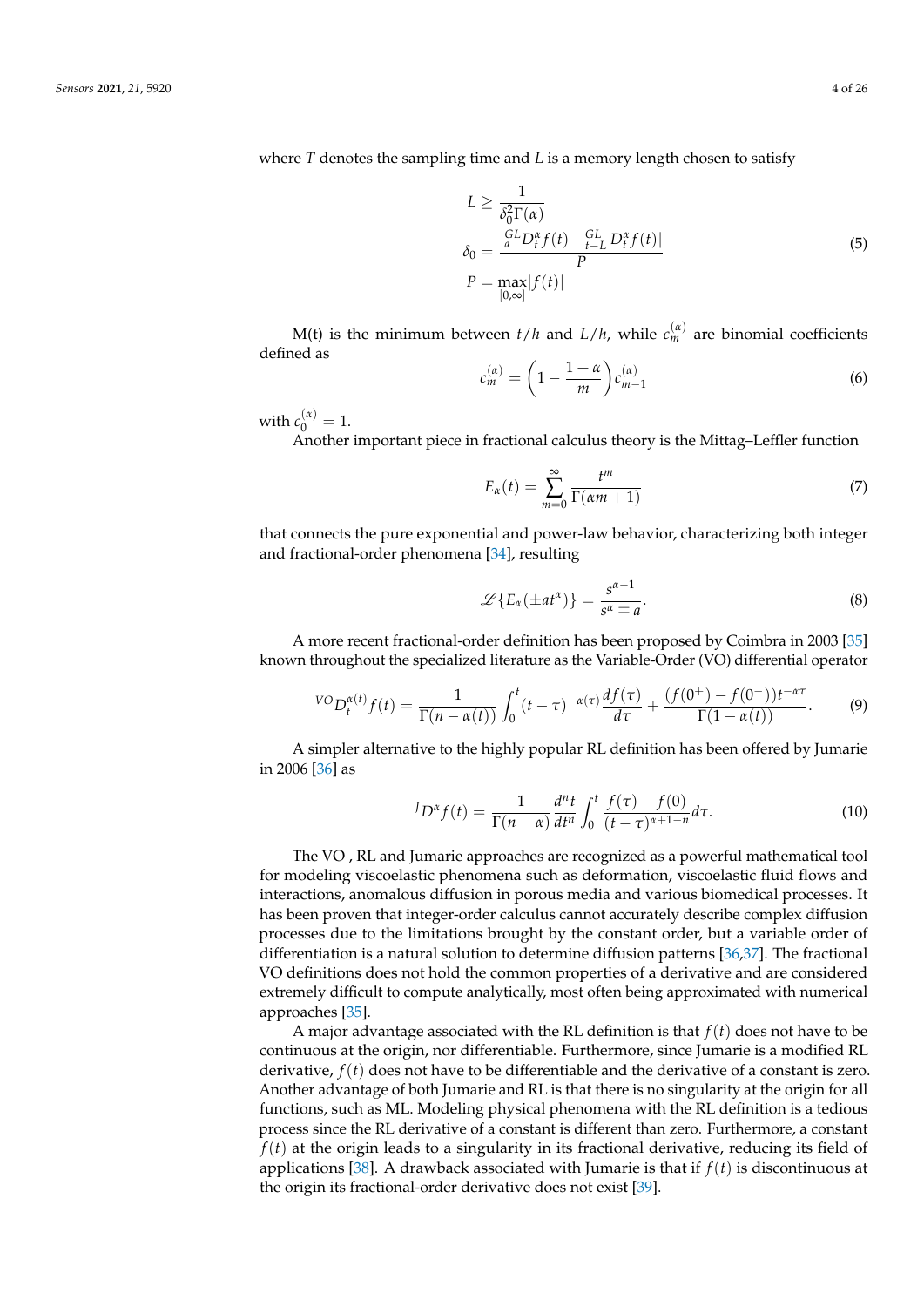The main advantage brought by the Caputo derivative is that it allows the specification of initial and boundary conditions in a traditional manner and the derivative of a constant is also zero. This is the reason Caputo is considered the most appropriate definition for modeling real-world problems [\[40\]](#page-21-10). However, the Caputo derivative requires the computation of the derivative of  $f(t)$  to compute its fractional-order derivative. There is also the limitation that Caputo defines the differintegral only for differentiable functions and functions that do not have a first-order derivative could have fractional derivatives of all orders [\[41\]](#page-21-11).

## <span id="page-4-0"></span>**3. Fractional-Order Sensing**

The most prevalent advantages of applied fractional-order differintegrals are widely proven in process control as shown by multiple comprehensive review papers on the fractional-order PID controller [\[6](#page-20-5)[,42](#page-21-12)[,43\]](#page-21-13) and complex system modeling in biomedical processes [\[2\]](#page-20-1) through complex anomalous diffusion [\[9\]](#page-20-6). However, during recent years different fields such as fractional-order circuits had undergone the possible integration of fractional operators. Fractional-order sensors are a novel topic of applied fractional calculus and its full potential is yet to be grasped by the scientific community.

The aim of this section is to provide some basic operating principles of fractional-order dynamics in real-world sensors and current advances in sensing using this approach.

A fractional-order sensor can be defined as an electronic device that incorporates fractional-order devices and their evident dynamics in its construction. The first element built such that its impedance followed a power-law frequency of fractional-order is known in the specialized literature as the *fractance* device. Power-law dynamics have been successfully implemented in electronic devices using impedance spectroscopy, encapsulating fractional calculus with the help of "fractional capacitors", as shown in the extensive review from [\[44\]](#page-21-14). The design, manufacturing and testing of various fractional-order device prototypes have been presented through different approaches. An in-depth review regarding construction possibilities, materials and techniques has been published in [\[45\]](#page-21-15). The circuit and system design theory present behind these fractional-order components is extensive and is out of scope of the present paper.

Furthermore, the review will discuss only studies that integrated fractional-order components to build electronic devices with sensing capabilities. The focus is to provide the reader with an idea towards the real-life applicability of fractional-order sensors, without going into too much detail regarding their physical realization.

A novel architecture of a fractional-order sensing device is explored in [\[46\]](#page-21-16) based on the behavior of the popular accelerometer combined with fractional calculus. The construction of the sensor is presented as a modular device with N stages, each consisting of performing an analogy with the mass-spring-damper device. The paper shows that properly selecting the properties of the mass-spring-damper construction leads to fractional dynamics in the resulting circuit. Two possibilities of choosing the optimal parameters are presented based on recursive formulas and particle swarm optimization. The presented fractional-order sensor is presented solely in the conceptual stage. However, the authors state that the device can be physically realized using micro electro-mechanical components, but the advantages of using it in an industrial and/or commercial setting still need to be determined.

A fractional-order sensor for measuring the quality of milk is proposed in [\[47\]](#page-21-17). The authors develop a nanostructured aluminum oxide  $(A_2O_3)$  constant phase impedance sensor (CPI) by depositing porous oxide film on the double-sided metal plated substrate. Porous film was fabricated by sol-gel technique and electrochemical anodization. When the sensor was immersed in the ionic medium of milk samples, it showed constant phase behavior over a certain frequency range, but the phase angle changes due to change in the type of the milk samples. Experiments were conducted with the CPI sensor for different adulterated milk samples and the sensor fabricated with anodized oxide film show better performance for analyzing the quality of pure and adulterated milk.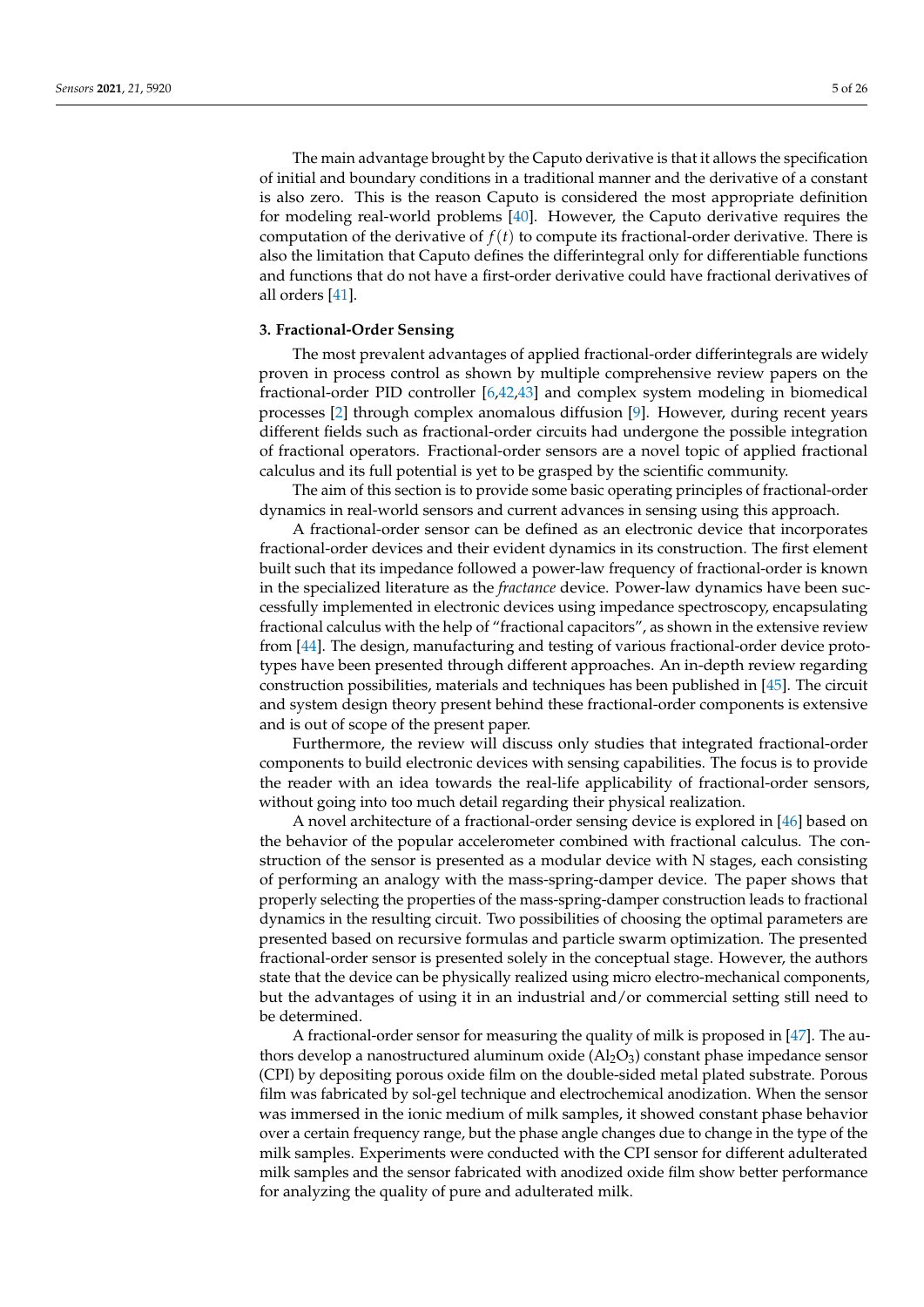A new stick type sensor is proposed in [\[48\]](#page-21-18) to analyze the quality of drinking water. The sensor exhibits constant phase behavior which clearly indicates a fractional-order impedance. The research shows that the variation of the ionic impurities in water lead to a variation of the parameters of the sensor, the constant phase angle and the fractional exponent. The preliminary results showed that the sensor could be a viable choice for the development of a ball pen type probe for testing drinking water including its adulteration with impure water.

Fractional-order circuits are used in [\[49\]](#page-21-19) to develop a voltametric sensor used for taste measurements of black tea liquor. The work is the first proposal of a fractional sensing device in tasting applications and presents an experimental electronic tongue built using fractional-order components. The authors start from the premise that the response of a voltametric sensor is best modeled using fractional-order mathematical models and develop a fractional-order circuit that registers the current response. A fractional-order equivalent circuit is used to obtain an accurate model of the system which is further decomposed into different elements with optimally selected parameters. The paper uses a direct approach, with an additional novelty in completely avoiding the measurement of a fractional-order impedance circuit.

The study published by [\[50\]](#page-21-20) focuses on creating a new inductive transducer by combining an impedance converter with a fractional-order element realized as an RC ladder network. The paper presents both the construction details of the real-life sensing device together with a working example consisting of the measurement of an input displacement. The results obtained with the proposed fractional-order sensing device are compared with different sensing approaches, proving the efficacy of fractional-order circuits in better measuring physical phenomena. Furthermore, it is shown that incorporating fractionalorder devices in the electronic circuit improves the sensitivity and compensates for the transducer's nonlinearity with possible applications in a wide variety of measurements such as force, pressure, etc.

#### **4. Fractional-Order Filters**

## *4.1. Analog Filters*

Fractional-order circuits such as the previously mentioned *fractance* are employed to create various analog filters with fractional-order components. The main advantages of this type of filters are speed and operating conditions on a larger frequency range, with the fractional element that provides a greater flexibility in shaping the frequency response. Among the disadvantages, there is the need for physical space for the hardware components, design and manufacturing of the electronic circuit, and inability to modify it on the go. Furthermore, from the fractional-order filter perspective, there are also disadvantages related to the scarcity of fractional-order electronic components. However, there are several recent studies in the specialized literature that use fractional-order dynamics in analog filters. Sotner et al. published in [\[15\]](#page-20-12) an interesting comparison between an integer and a fractional-order filter built using an integer-order capacitor and a fractional-order capacitor, respectively. There are several differences outlined in the study between the responses obtained with the two approaches, but the general conclusion is that the fractional-order filter is more versatile.

One of the most prevalent analog fractional-order filters is the Butterworth filter with various alterations. The concept of analog Butterworth filter has been extended for fractional-order systems using the complex *ω* plane instead of the Laplace *s* transform in [\[51\]](#page-21-21). The paper presents an in-depth mathematical analysis related to stability together with simulation results and a set of guidelines for the physical realization of the filter. The simulation results prove that the designed fractional-order filter is superior to integerorder Butterworth filters through various comparisons on different frequency ranges and filter orders. Furthermore, it is clearly shown that the fractional filter design technique can meet exact frequency domain specifications, as opposed to integer-order filter design.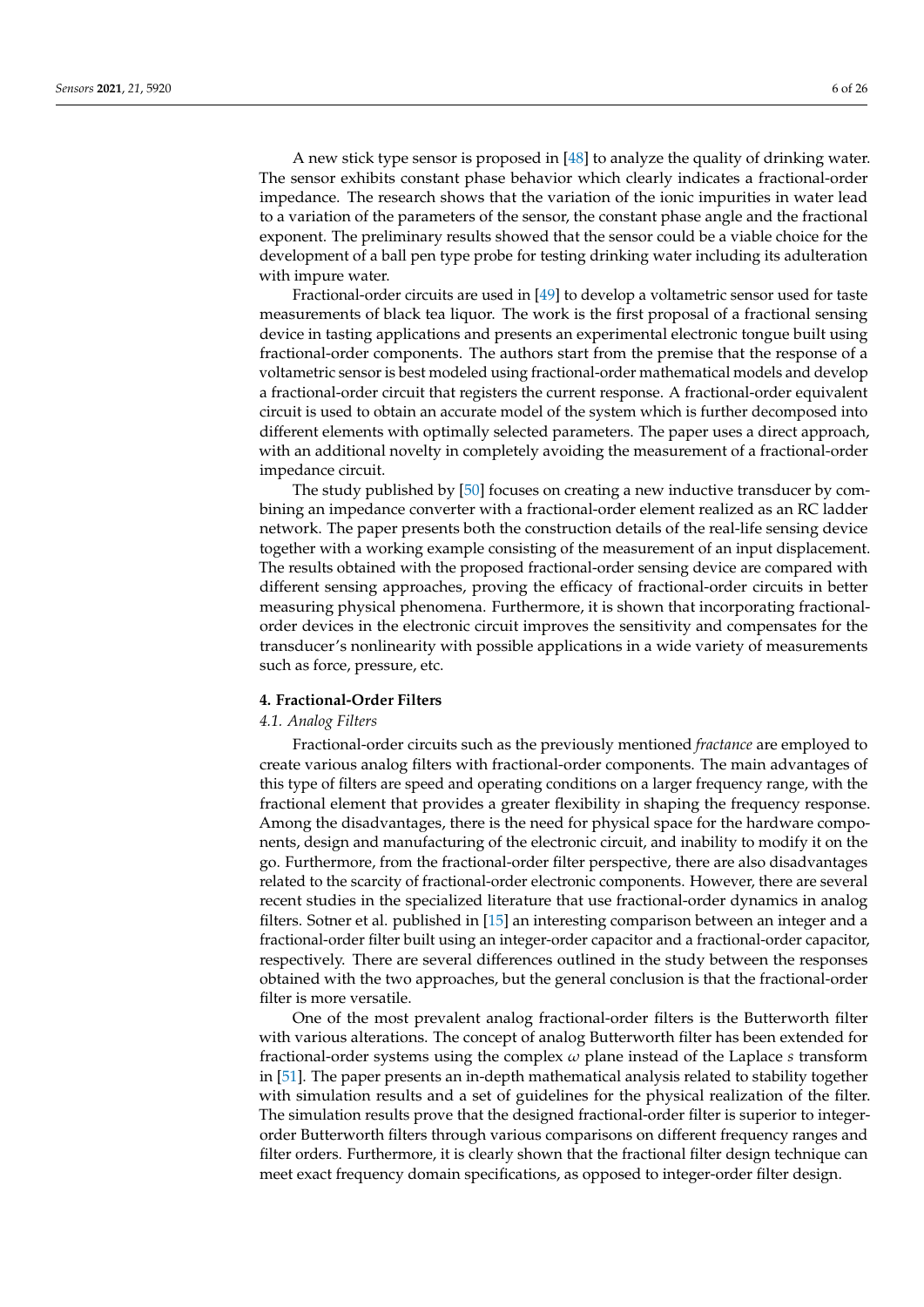A differential voltage current converter and two fractance devices are used in [\[52\]](#page-21-22) to create a real-life representation of a fractional-order Butterworth low-pass filter. The paper tackles stability of the filter using Monte Carlo analysis and investigates its behavior using different circuit parameters. The fractance device is also used in [\[53\]](#page-21-23) to design a fractional-order low-pass Butterworth analog filter. The parameters of the filter are determined using evolutionary optimization techniques consisting of the Artificial Bee Colony Algorithm. The applicability of the proposed method is validated experimentally for realtime processes, showing that fractional-order filters can successfully replace higher-order integer systems. Another fractional-order low-pass filter with Butterworth characteristics is proposed in [\[54\]](#page-21-24). The study focuses on presenting novel topologies of complementary fractional-order filters based on approximation algorithms such as Continued Fraction Expansion and Oustaloup approximation. The paper also presents the circuit implementation of the proposed filters using MOS transistors and evaluates the behavior of the filters for fractional-order of  $\alpha = 0.3, 0.5, 0.7$ .

Reference [\[55\]](#page-21-25) presents the design of a fractional-order analog pseudo-differential frequency filter with order  $2 + \alpha$ , where  $\alpha \in (0, 1)$ . The resulting filter is a low-pass Butterworth that employs a minimum number of passive components and current conveyors as active elements. The filter is validated from both simulation and experimental points of view through a custom PCB prototype. The study proves that the designed fractionalorder filter has a high common mode rejection ratio and low total harmonic distortion. Both low-pass and high-pass Butterworth filters are introduced by [\[56\]](#page-21-26), this time with order  $1 + \alpha$ , where  $\alpha \in (0, 1)$ . The filter coefficients are computed based on a tradeoff between stability margin and magnitude error. The study uses a field-programmable analog array (FPAA) to experimentally validate the fractional-order filter, proving robustness, reduced sensitivity to parameter variations and reduced errors for magnitude, passband and stopband responses.

In [\[57\]](#page-21-27), a different fractional-order filter is built using Current Feedback Operational Amplifiers as an active element. The design procedure is exemplified for a  $1 + \alpha$ ,  $\alpha \in (0, 1)$ , order low-pass filter using experimental results. One of the advantages of the study is the usage of commercially available components to realize the fractional-order filter. Study [\[58\]](#page-21-28) presents the realization of a 2*α* fractional-order band-pass filter using Operational Transconductance Amplifiers as active elements. The proposed methodology results in a tunable filter, featuring an electronic tuning possibility by changing the bias current. The filter is successfully validated using parameter uncertainties, stability and the effect of transistor mismatch. Current Feedback Operational Amplifiers are also used in [\[59,](#page-21-29)[60\]](#page-21-30) to realize lowpass, high-pass and band-pass filters of fractional orders. The papers use fractional-order resistor and capacitor banks to illustrate the physical realization of the filter.

The authors of [\[61\]](#page-22-0) present a detailed study on the design, analysis and physical realization of analog low-pass, high-pass and band-pass fractional-order filters. The paper proposes a design strategy that uses *s* domain transfer functions, as opposed to similar works that use the  $\omega$  plane (such as [\[51,](#page-21-21)[53\]](#page-21-23)). The implementation possibilities of the obtained fractional-order filters are versatile, featuring fractional Tow-Thomas capacitors, FPAAs, Single Amplifier Biquads or Frequency Dependent Negative Resistors.

Universal single input multi-output fractional-order filters are designed in [\[62\]](#page-22-1) using DVCC+ block, capacitors and resistors. Unlike the previously presented works in this subsection, the paper exemplifies all types of filters: low-pass, band-pass, high-pass, allpass and notch. The effects of the fractional-order term are analyzed for *α* ∈ (0.1 1.2) with respect to noise rejection, cutoff frequency, gain and phase. A comparison with already reported results shows that the proposed methodology yields a similar performance.

Another low-pass fractional-order filter is presented in [\[63\]](#page-22-2). The novelty of the study is the usage of a fractional-order capacitor built from multi-walled carbon nanotubes. The paper shows the fractional-order dynamics of the electronic element and the realization of the filter with a biasing current source. The study is backed by experimental results.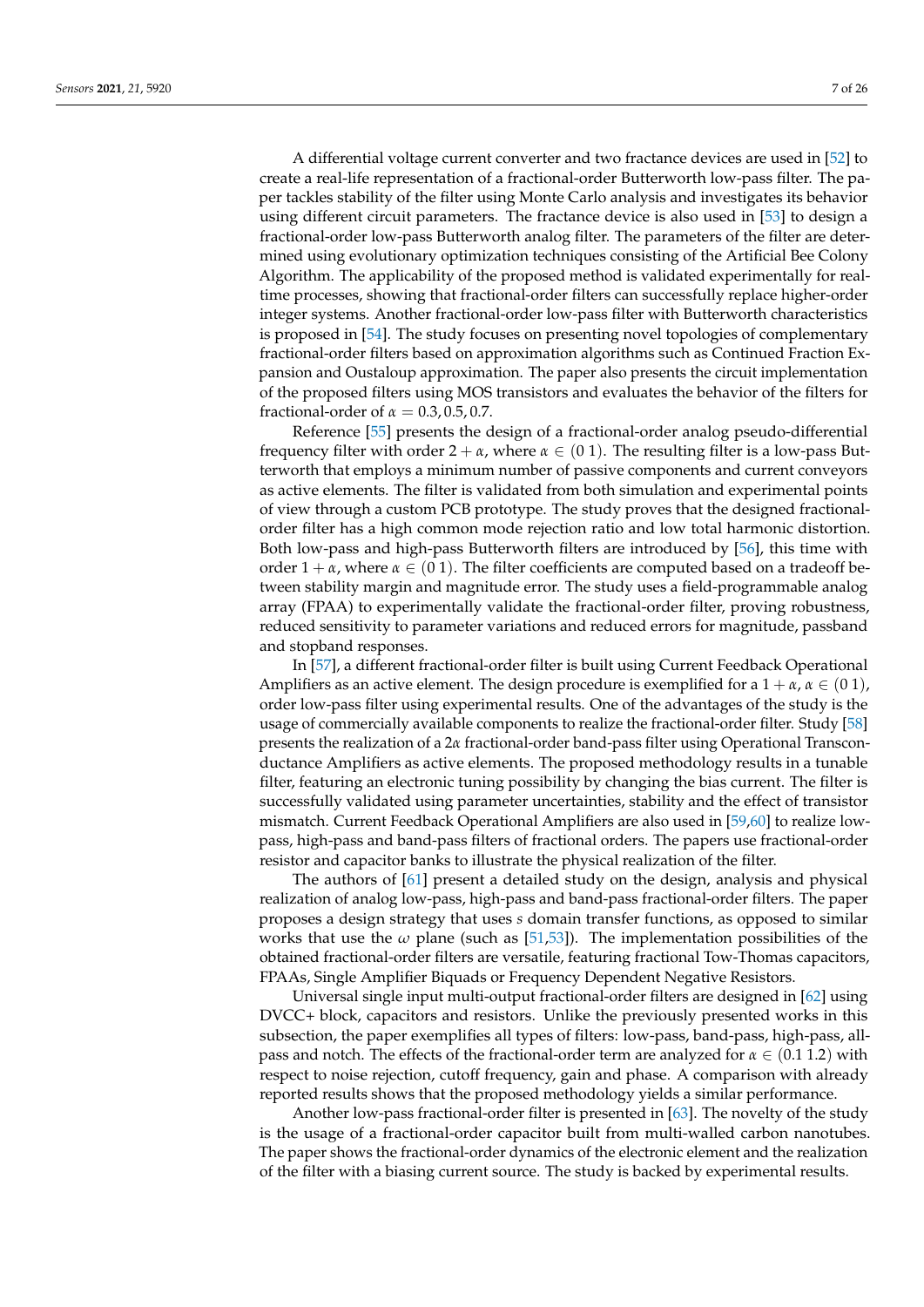A novel category of fractional-order filters has been recently introduced by [\[64\]](#page-22-3). The proposed methodologies use curve fitting methods to completely eliminate the usage of complex fractional-order Laplace operators. The main scientific contribution of the work consists of providing a class of fractional-order filters that can be obtained using available integer-order elements, without compromising the fractional-order dynamics of the resulting devices.

The same authors also proposed double exponent fractional-order filters in [\[65\]](#page-22-4). The proposed fractional-order filters can be designed as both low-pass and high-pass filters with the transfer function similar to a second-order filter, but with arbitrary fractional orders *α* and *β*. The filters are approximated to their integer-order equivalent using Pade approximation and curve fitting tools. The paper also presents the physical realization of the proposed filters using RC networks and electronically tunable Operational Transconductance Amplifiers.

The study published by [\[66\]](#page-22-5) raises awareness of the possible benefits of fractionalorder analog filters in a wide range of domains such as video signal processing, sonar receivers, radar devices, biomedical analog signal processing, etc. The common point of the previously mentioned applicability of fractional filters is the necessity of a linear phase response. For this purpose, ref. [\[66\]](#page-22-5) proposes a methodology for fractional-order analog filter design using Optimal Bessel Filters. It is shown that the obtained filter reduces overshoot, eliminates ringing with minimal phase distortion and provides a better transient response than an integer-order filter.

#### *4.2. Digital Filters*

From the fractional-order perspective, digital filters are much more common than analog ones since they completely eliminate the need for a separate physical device. Digital filters are generally more versatile and can be easily implemented as a mathematical formula on any system with a processor. There are no additional costs such as hardware equipment and no external influences (temperature, humidity, etc.) on the long-term functioning of the filters. However, digital filters are slower than analog ones, introduce additional latency and they require previously acquired and/or processed data. A disadvantage encountered in digital integer-order filters is a more limited frequency range when compared to integer-order analog filters. However, it has been shown that using fractional-order digital filters can overcome the frequency range limitations of integer-order ones, obtaining a reduced quadratic error between the desired frequency response and the obtained filter [\[67,](#page-22-6)[68\]](#page-22-7).

The popular analog fractional-order Butterworth filter has multiple digital implementations proposed by [\[68–](#page-22-7)[72\]](#page-22-8). Analog-to-digital transformations of a fractional-order Butterworth filter are used in [\[69\]](#page-22-9) using the infinite impulse response and Al-Alaoui operator, followed by global search constrained evolutionary algorithms to determine the parameters of the filter. Infinite impulse response is also used in [\[70\]](#page-22-10) to design direct digital fractional-order Butterworth filters through optimization routines. A digital filter for image sharpening applications is proposed by [\[71\]](#page-22-11) starting from the integer-order Butterworth representation. Mathematical tools such as discrete cosine, sine and Fourier transforms together with the Prony and Farrow methods are employed. The results prove the effectiveness of the proposed filtering strategy on real-life image sharpening use cases.

A class of purely digital filters are the fractional-order delay filters. The scope of such a filter is to delay the signal with a fractional of the sampling time. The authors of [\[73\]](#page-22-12) state that two main frequency domain specifications should be met to obtain the fractional delay filter characteristic: the magnitude frequency response should have an all-pass characteristic, while the phase plot must have a slope that is fixed and linear throughout the entire bandwidth. The specialized literature reports two main design strategies where the filter coefficients are computed using mathematical interpolation formulas such as [\[74](#page-22-13)[,75\]](#page-22-14) or directly frequency domain optimization algorithms [\[76,](#page-22-15)[77\]](#page-22-16).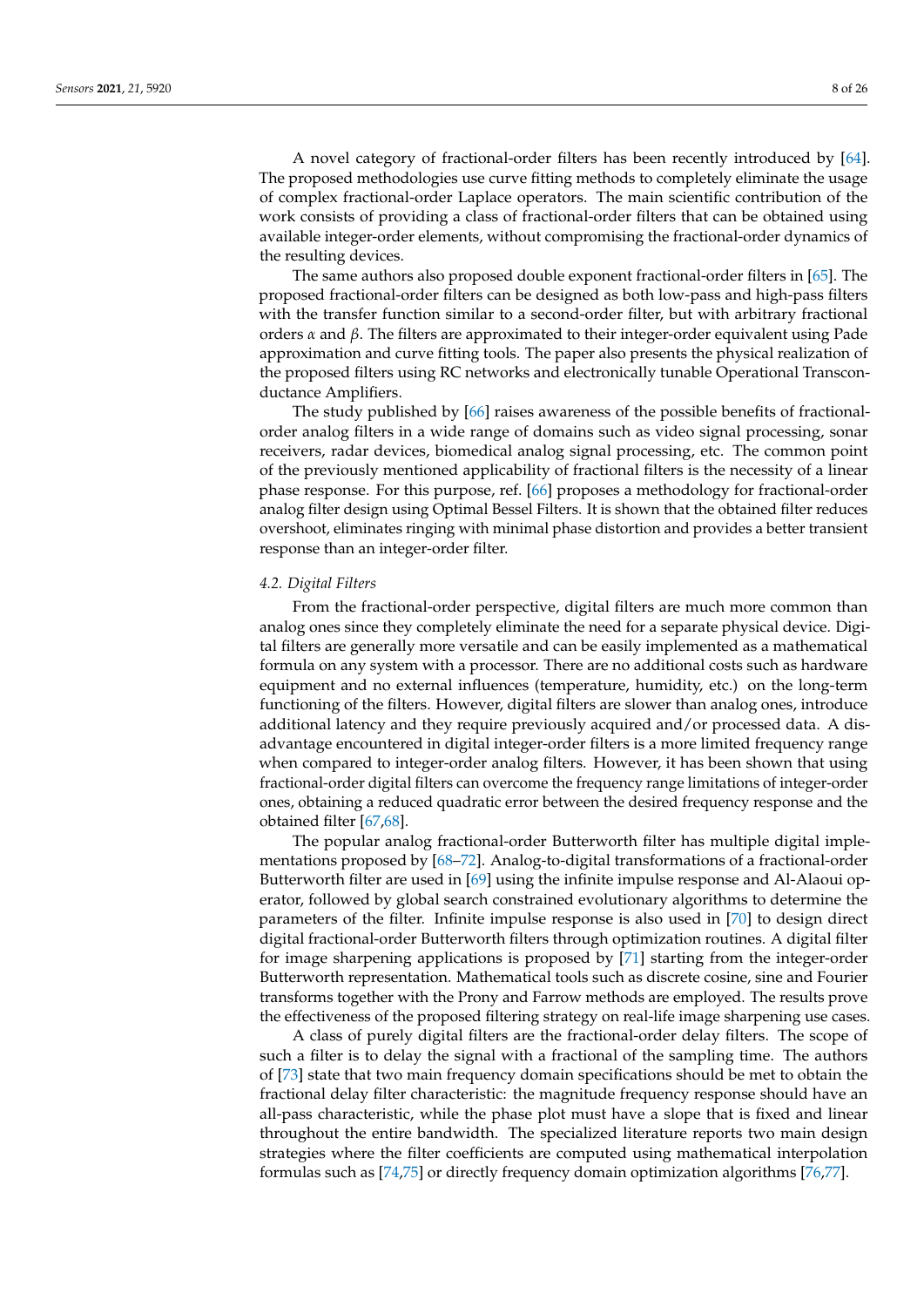The majority of fractional-order filtering literature from the last decade focus on the extension of the well-known Kalman filter in the frequency domain resulting in three widely used fractional-order Kalman filters: the fractional-order Kalman filter (FKF), the fractional-order extended Kalman filter (FEKF) and the fractional-order unscented Kalman filter (FUKF).

State estimation is a tedious task when it comes to fractional-order systems. The complexity increases when dealing with nonlinear fractional-order systems, affected by delays, missing measurements and various types of noises. Additional problems need to be solved when the fractional-order system has a continuous-time form. Unlike integer-order systems, the state estimation of fractional-order systems requires a lot of historical data of input and output signals [\[78\]](#page-22-17) due to the memory property of these particular systems. At the same time, for an accurate estimation, the measured signals must be filtered to remove noise [\[79\]](#page-22-18). As with the fractional-order models and controllers, researchers have demonstrated that better accuracy can be achieved when using a fractional-order state estimator. Thus, the fractional Kalman filter emerged [\[80\]](#page-22-19). Initially, these filters were used to estimate the states of simple discrete-time fractional-order systems. Later, extensions have been considered for delayed systems as well. The necessity of dealing with the state estimation of nonlinear fractional-order systems lead to the development of the extended Kalman filter and the unscented Kalman filter. Two major drawbacks of the fractional extended EKF have been identified and refer to the differentiability of the dynamic and measurement models and to the approximation of the nonlinearity by neglecting the higher-order terms in the Taylor series expansion. Several ideas to solve this issue have been proposed such as a statistically linearized method and cubature transform for state estimation in fractional nonlinear systems [\[81\]](#page-22-20). These has paved the way for several development of fractional-order cubature Kalman filters.

Dealing with continuous-time fractional-order systems represented a subsequent challenge, as the fractional-order system had to be differentiated. Discretization became an important research topic when designing a Kalman filter for continuous-time fractionalorder systems [\[11\]](#page-20-8). Researchers have proposed several combinations between existing filters and discretization schemes, among which the Grünwald–Letnikov difference or the Tustin generation function and fractional-order average derivative are the most widely used. An additional challenge implies dealing with non-Gaussian noises in state estimation of fractional-order systems. Several studies have emerged, with solutions proposed for an accurate estimation of fractional-order systems states affected by Lévy noises and colored noises.

The fractional-order Kalman filter (FKF) and the fractional-order extended Kalman filter (FEKF) were the first ones developed to estimate the states and parameters of discrete fractional-order state models [\[80\]](#page-22-19). A general form of this FKF is presented in [\[82\]](#page-22-21). Additionally, state estimation for discrete-time fractional-order systems with delay is studied in [\[83,](#page-22-22)[84\]](#page-22-23). A fractional Kalman filter-based multirate sensor fusion algorithm is presented in [\[85\]](#page-22-24) to fuse the asynchronous measurements of the multirate sensors. The state is reestimated whenever a delayed measurement occurs using a weighted fractional Kalman filter. A standard Kalman filtering method is then used to estimate the state estimation at the current time when the delayed measurement arrives.

To deal with nonlinear characteristics, the FEKF and the fractional-order unscented Kalman filter (FUKF) have been developed. Such a generalization of the FEKF to the case of uncertain observations is developed in [\[86\]](#page-22-25). The same authors also design an UKF where the scaled unscented transformation provides approximations of the first and second-order statistics of a nonlinear transformation of a random vector. Here, the nonlinear system is represented by a fractional-order discrete state-space system with uncertain observations, while independent Bernoulli random variables model the random interruptions in the observation process. A dual estimation algorithm is later designed for nonlinear fractionalorder systems based on the fractional-order UKF [\[87\]](#page-22-26). The authors of [\[88\]](#page-22-27) argue that the performance of the estimation result is affected by missing measurements and additive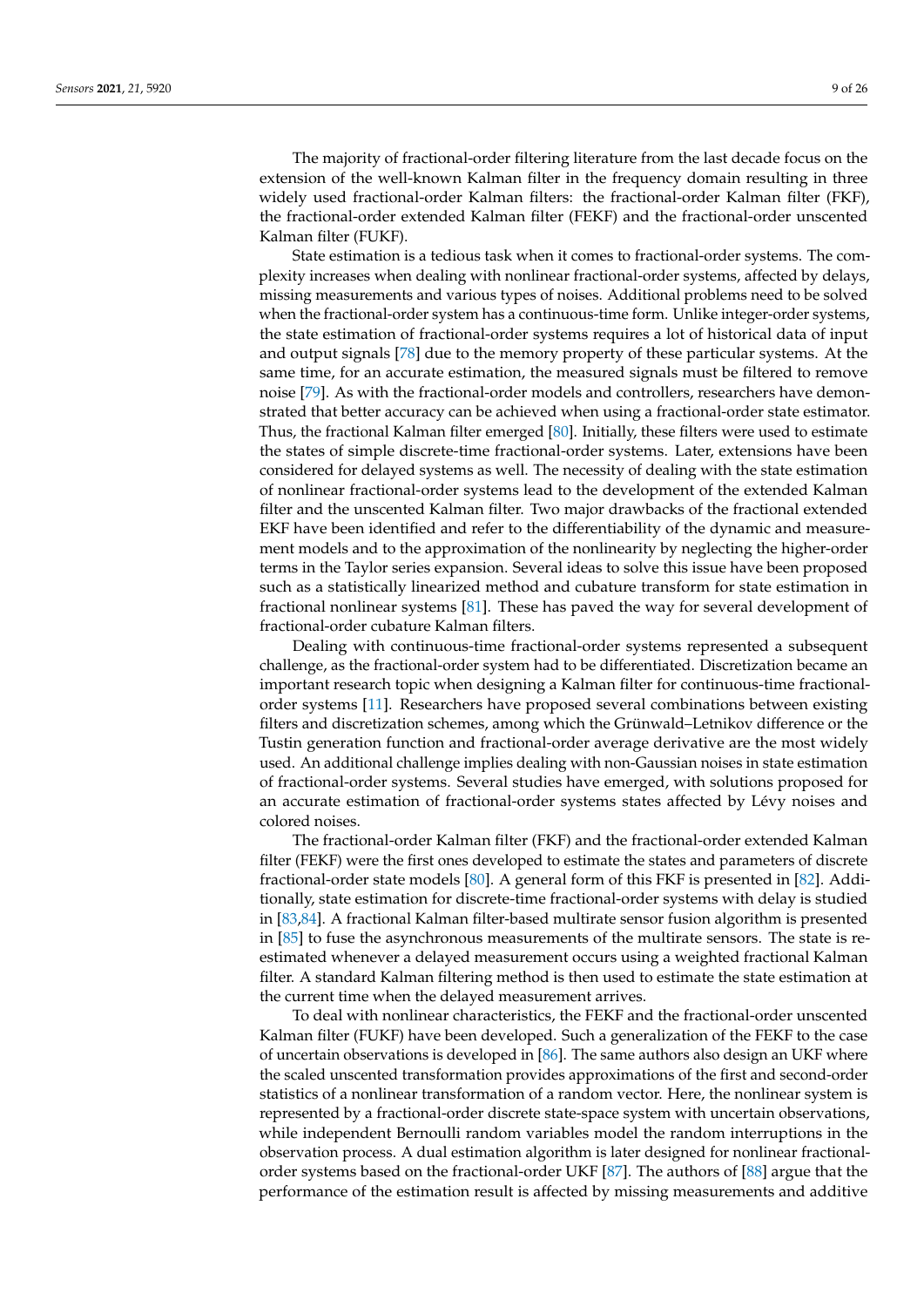uncertainty in the gain. Since accurate and effective state estimation is essential for nonlinear fractional-order systems, a novel robust extended fractional Kalman filter (REFKF) is developed in [\[88\]](#page-22-27). The simulation results demonstrate that the nonlinear fractional-order system states can be accurately estimated even with missing measurements. Comparisons with the conventional FEKF show that the proposed method achieves better estimation performance. A robust state estimator for discrete-time nonlinear fractional-order systems is developed in [\[89\]](#page-22-28). The same issue regarding incomplete measurement data is tackled. A nonlinear fractional-order Kalman filter is developed to provide a more reliable and robust state estimation algorithm when both missing measurements and stochastic nonlinearities affect the system. Two numerical examples are used to validate the results.

The convergence of the FUKF is analyzed based on Lyapunov functions for nonlinear fractional-order systems, with the results indicating the divergence of the algorithm in the case of huge estimation errors. An adaptive noise covariance is suggested to overcome these huge estimation errors in [\[90\]](#page-23-0) based on a fuzzy logic-based approach and a modified FUKF algorithm is proposed. The proposed algorithm is implemented and tested on a two electric pendulum system. The simulation results show that for the modified fuzzy logic FUKF algorithm produces accurate state estimation.

To deal with the drawbacks of the FEKF, several ideas have been proposed such as a statistically linearized method and cubature transform for state estimation in fractional nonlinear systems [\[81\]](#page-22-20). The approach is validated through numerous simulation results and its effectiveness is compared with the FEKF. A novel class of fractional interpolatory cubature Kalman filters (FICKFs) are designed in [\[91\]](#page-23-1), as a generalization of the fractional cubature Kalman filter (FCKF) and the fractional unscented Kalman filter (FUKF). Based on interpolatory cubature rule, the FICKF algorithm achieves a custom degree of accuracy under accuracy under the Bayesian filtering framework. A robust FICKF algorithm is proposed by combining a traditional FICKF and an uncertainty estimator to estimate the states of a fractional-order uncertain nonlinear system. A hybrid version of the robust FICKF is also developed to ensure accurate estimation both in the presence and in the absence of uncertainty. To achieve this, the new algorithm has a switching mechanism between a FICKF and a robust FICKF. The validation of the algorithm is performed for state estimation of Malaria fractional nonlinear model with temporary immunity. The results show that the FICKFs with suitable free parameters lead to better accuracy compared with the existing filters with the same degree [\[91\]](#page-23-1). For nonlinear discrete-time fractional-order systems affected by colored noise, a similar FICKF is proposed in [\[92\]](#page-23-2). The authors propose a transformation of the system with colored noise into one with correlated process and measurement noises. Based on the extension of the measurements differencing method, new auxiliary outputs are introduced. The novel filtering algorithm is then applied to these new outputs. Simulation results on a fractional-order hyperchaotic Lorenz system targeting the cryptography in a communication system demonstrate the effectiveness of the proposed scheme [\[92\]](#page-23-2).

Discretization becomes an important step when designing a Kalman filter for continuous-time fractional-order systems [\[11\]](#page-20-8). The Grünwald–Letnikov difference is used to design the FKF in [\[93\]](#page-23-3). An improvement of the state estimation accuracy using the concept of fractional-order average derivative was obtained for FKF in [\[94\]](#page-23-4). To overcome the effect caused by the colored measurement and process noises, the FKF in [\[95\]](#page-23-5) is designed according to the Tustin generation function and fractional-order average derivative. In [\[11\]](#page-20-8), FEKFs are designed using fractional-order average derivative and the Grünwald–Letnikov difference to handle state estimation for colored process noises and measurement noises, respectively. The idea of colored process noise is related to Kalman filtering and suggests that the system's state changes over time, but without information on the cause or timing of the change which is modeled as a random process. Similarly, the FEKF in [\[79\]](#page-22-18) is designed based on the fractional-order average derivative method and Tustin generating function for the nonlinear fractional system with uncorrelated and correlated noises. The results show that better estimation is obtained in this case compared to [\[78\]](#page-22-17) or [\[94\]](#page-23-4) where only the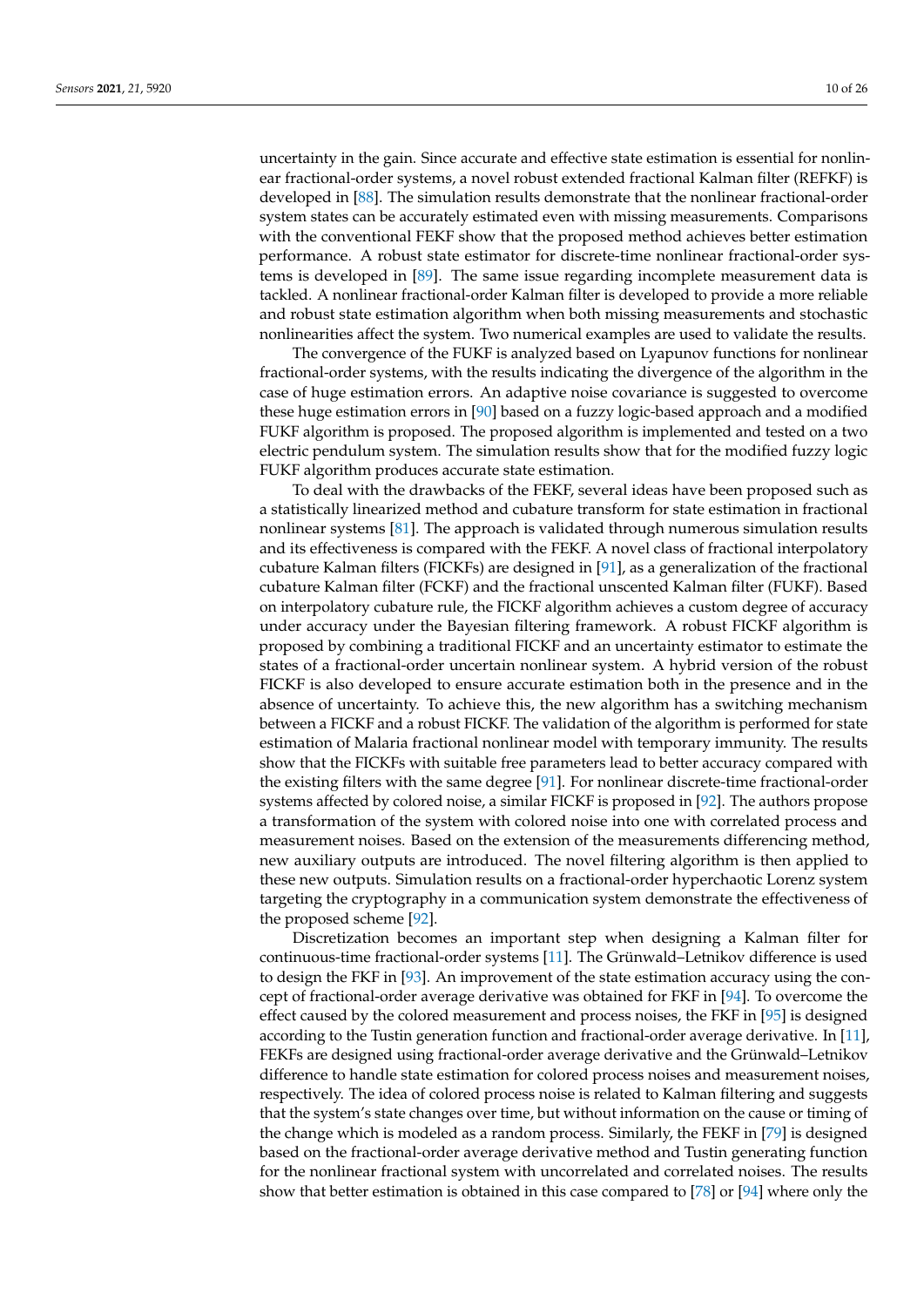problem of uncorrelated noise is discussed. The Grünwald–Letnikov difference method is also used in [\[96\]](#page-23-6), where two types of adaptive Kalman filters are developed. To deal with the nonlinearities, an adaptive extended Kalman filter is designed using the first-order Taylor expansion. Additionally, an adaptive cubature filter is developed based on the third-degree spherical-radial rule and the augmented vector method. Numerical examples are included to validate the effectiveness of the proposed adaptive Kalman filters with unknown parameters and fractional orders.

Hybrid fractional Kalman filters are also a suitable alternative for continuous-time fractional-order systems. In [\[97](#page-23-7)[,98\]](#page-23-8), the Grünwald–Letnikov difference and the fractionalorder average derivative method are used to discretize a nonlinear continuous-time fractional-order system. To handle the nonlinearities, extended Kalman filter (EKF) and the unscented Kalman filter (UKF) are used. The EKF with the first-order Taylor expansion is used to cope with nonlinearities at the current time, while the UKF is concerned for the nonlinear function at the previous time. Using this hybrid extended-unscented Kalman filter, the accuracy of state estimation is improved since this allows for a third-order approximations for the nonlinear functions. A similar approach is taken for the design of the hybrid extended-cubature Kalman filter in [\[24\]](#page-20-26). The fractional-order average derivative method is used instead of the Grünwald–Letnikov difference method. The nonlinear functions are dealt with the extended Kalman filter (EKF) and cubature Kalman filter (CKF). The EKF with the first-order Taylor expansion is used to cope with nonlinearities at the current time, while the third-degree spherical-radical rule is used to produce cubature points for the functions in the state equation and output equation. The CKF uses this cubature points for effective state estimation in both uncorrelated and correlated noisy situations. Simulation results validate the effectiveness of the proposed approach. Additionally, fractional-order systems with non-Gaussian noises represent a hot topic in research regarding state estimation. The investigation of the FEKF is performed in [\[99\]](#page-23-9) considering non-Gaussian white noises, such as Lévy noises [\[100\]](#page-23-10). A modified FKF algorithm is developed in [\[101\]](#page-23-11) for discrete linear fractional-order systems under Lévy noises. An improved FKF is developed in [\[25\]](#page-20-21) for discrete linear stochastic fractional-order system with measurement Lévy noise. The method is based on eliminating the maximum of the noise and then approximating the Lévy noise by a series of Gaussian white noises. Then, the principle of least squares is used to obtain the FKF. Two new Kalman filters for state estimation in fractional-order systems using colored measurement noise are developed in [\[102\]](#page-23-12). The methods are based on expanding measurement differencing method to produce new auxiliary outputs that turn the fractional-order system with colored measurement noise into a system with correlated process and measurement noises. The design of a discrete-time FKF is also developed in [\[103\]](#page-23-13) for fractional-order systems with colored noises in the measured signals. The same problem is addressed in [\[11\]](#page-20-8) where an FEKF is designed for nonlinear fractional-order systems perturbed by colored noises.

Several other extensions of the initial fractional-order Kalman filter have been developed, such as innovation-based fractional-order adaptive Kalman filter [\[16\]](#page-20-13), the generalized fractional central difference Kalman filter [\[104\]](#page-23-14) or a novel robust version [\[27\]](#page-20-23). The FEKF is also used for nonlinear discrete-time fractional-order systems using observations with multiple delays contaminated by additive white noise [\[99\]](#page-23-9). A new fractional singular Kalman filter is designed by [\[84\]](#page-22-23) for the state estimation of discrete-time linear stochastic fractional-order singular systems using the deterministic least squares method. Later, the proposed approach is analyzed in terms of convergence and stability [\[105\]](#page-23-15). Numerical examples are provided to validate the results.

#### **5. Applications of Fractional-Order Filters**

The well-known Kalman filter is one of the most popular technique in the field of sensor fusion being employed to compensate the effect of sensor noise [\[106\]](#page-23-16). Applications of fractional-order filters cover mostly areas such as data transmission and networking issues, as well as estimations of state of charge in lithium-ion batteries (largely used in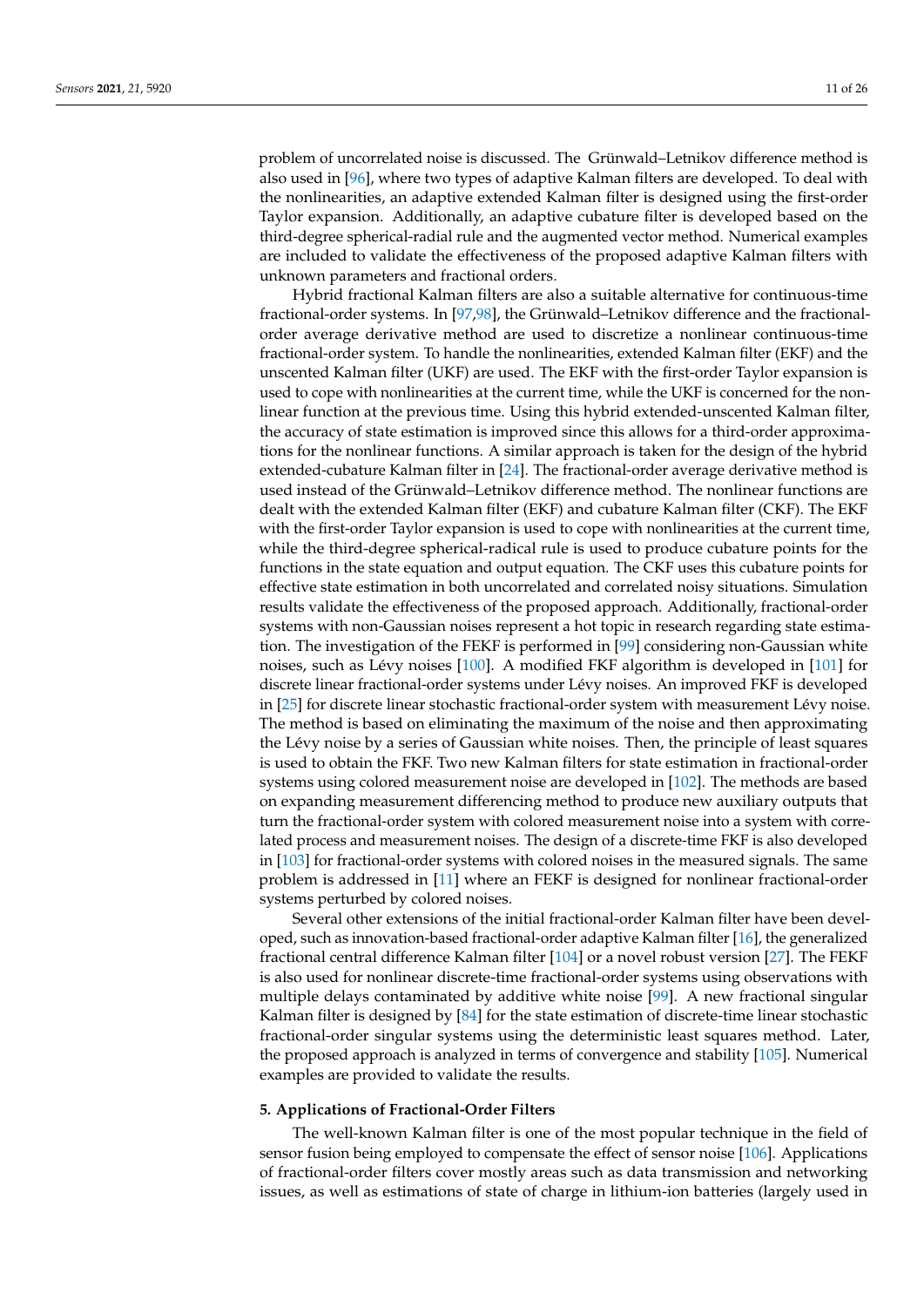several industrial domains, including automotive industry). However, other applications of fractional-order filters cover areas such as aerodynamics, civil engineering, biomedical engineering, etc. This section covers some of the most recent research regarding applications of fractional-order filters.

#### *5.1. Data Transmission and Networking*

More practical problems occur when the physical data of a system are measured and analyzed through a network. Therefore, one of the practical areas are communication networks, where effort in analyzing the effect of packet losses has been highly considerable. To this kind of systems, generalization of Kalman filter algorithm can be applied [\[23](#page-20-20)[,107,](#page-23-17)[108\]](#page-23-18). For estimation of nonlinear systems, a set of generalized algorithms such as Extended Kalman filter (EKF) and Unscented Kalman filter are given in the literature [\[109–](#page-23-19)[111\]](#page-23-20); especially, interesting algorithm is the Unscented Kalman filter that, in opposition to the Extended Kalman filter, not required differentiation of nonlinear function. In [\[110,](#page-23-21)[112\]](#page-23-22), UKF algorithm was used to teaching process of neural networks. In [\[87\]](#page-22-26), the estimation results for fractional nonlinear systems based on Extended and Unscented Fractional Kalman filter (UFKF) were presented. This subsection offers a revision of some research papers dealing with communication networks.

A fractional-order transmitter in a noisy transmission channel is used in [\[113\]](#page-23-23). The transmitter is described as a fractional-order stochastic chaotic system. An extended fractional Kalman filter (EKF) is developed and employed as the received module and a synchronization scheme is designed to be used in cryptography in these systems. Different lemmas and theorems are presented in great detail, along with the proofs. Finally, the equations for the output of the communication channel are derived, which take into account the fact that the transmitter module might have another output that should be encrypted. The encryption/decryption methods are also presented. The proposed technique is tested via a fractional-order stochastic chaotic Chen system. The simulation results validate the theoretical part and show the effective performance of the proposed method in synchronizing fractional-order chaotic systems in the presence of noise.

Modified Kalman filters are also used in [\[87\]](#page-22-26). Here, due to the high nonlinearity of the processes involved an EFKF and an Unscented Fractional Kalman Filter (UFKF) are designed for online dual estimation algorithms for state variables and order estimation. Two situations are considered: direct and networked measurements. Different propositions about the filters are given and proved and then particularized for the proposed work. Several numerical examples are provided to validate the proposed approach. An analog circuit which represents in this case a fractional inertial system is also presented and used to test the developed estimation algorithm in three different conditions: direct measurements, networked measurements and networked measurements transmitted by real network. The conclusions suggest that the proposed technique is accurate enough and that it could be of great use in different applications involving estimation of real objects of unknown constant or variable order.

A modified fractional Kalman filter to reduce a common problem in network control systems, data packet dropouts, is presented in [\[114\]](#page-23-24). The authors argue that assuming an ideal information channel, without data dropouts, could be catastrophic. A weak network between the sensor and the FKF makes data dropout very likely with inaccurate information transmitted to the FKF. As a result, the whole filtering process is affected. The researchers provide for two possible solutions to this problem: the use of the last successfully transferred data packet which is simple, but very imprecise and inaccurate or the estimation of the missing packet according to the past results to compensate the missing data. A feasible implementation to the second solution is proposed, by introducing a new parameter  $\gamma$  that indicates how much information was transmitted successfully, along with the probability relationship between the measurement noise and  $\gamma$ . Then, the new parameter is introduced in the classical Kalman filter algorithm equations. The equations of the fractional Kalman filter (with the parameter *γ*) are obtained. The simulation results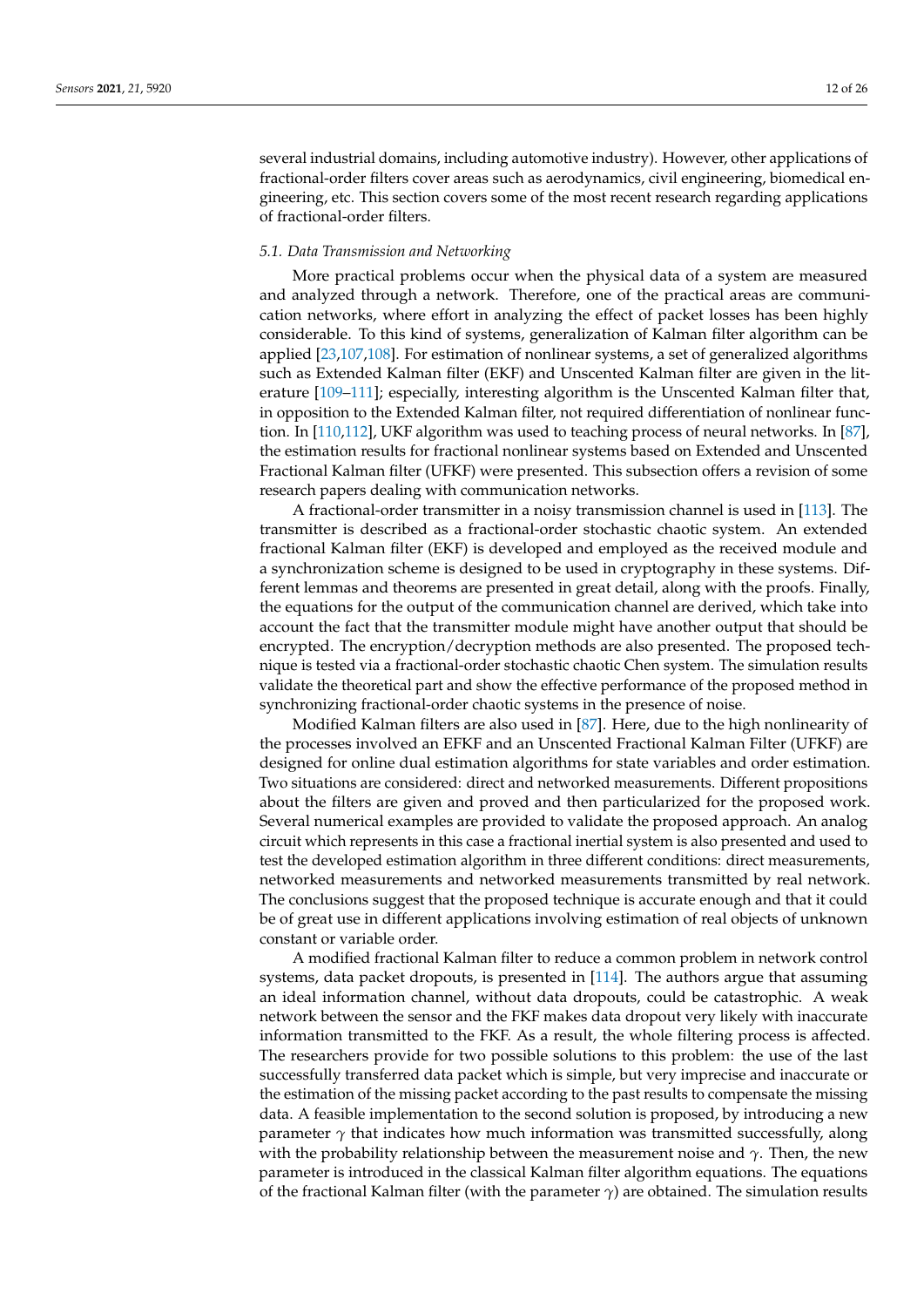show that the estimations were fairly good, with a small error. The error between real and estimated value also tended to decrease as the probability of data dropout decreased.

A FKF solution is proposed for the problem of identifying malicious code and then, categorizing it according to its type (viruses, Trojans, spyware, etc.) [\[115\]](#page-23-25). A two-dimensional model commonly used in imagery is first used and adapted to a fractional-order state-space system representation. Then, the FKF design is presented including a priori estimation, variance, etc. Different methods of identifying the family of the malicious code are presented: image texturing, GIST feature extraction, etc. Simulation results are included that demonstrate that the new solution leads to better accuracy and robustness since it can ignore minor modifications of malicious code.

An improved fractional Kalman filter algorithm and its application to estimation problems over lossy networks is designed in [\[116\]](#page-23-26). The proposed algorithm improves not only the estimation process, but it also responsible for smoothing. The authors compare their proposed method with a fractional Kalman filter, and the numerical examples include the case when measured data are available directly from the plant. The simulation results show that significant improvements can be obtained using the proposed method, even if dropout problem in networks is important.

Medical, industrial, military fields use wireless sensors networks. Kalman filtering methods are used here to ensure accuracy and precision of sensor measurements. To estimate the states in sensors networks, a fractional-order distributed Kalman filter, as well as fractional diffusion Kalman filters are developed in [\[117\]](#page-23-27). A feasibility analysis is performed, with the simulations showing that the proposed algorithm leads to improved accuracy and efficiency compared to previous methods such as conventional fractional Kalman filter.

#### *5.2. Applications Using Lithium-Ion Batteries*

One of the applications of fractional-order filters is closely related to the field of electrical vehicles that employ lithium-ion batteries as their main energy source. The reliability of such batteries becomes of increasing importance. Batteries' reliability depends heavily on their Battery Management System (BMS), which determines their State Of Charge (SoC) and State Of Health (SoH). SoC is a good indicator when it comes to mileage prediction, while SoH is a measure of the battery's ability to store and deliver electrical energy. Efficient and non-destructive battery operation in automotive applications requires an accurate SoC estimation by the BMS [\[26\]](#page-20-22). As SoC cannot be measured by sensors, an estimation based on an equivalent circuit model of the lithium-ion battery is necessary. Traditionally, the equivalent circuit model consists of an integer-order model. For accurate simulation of the battery terminal voltage, the integer-order model needs a higher order, which causes a significant increase in the number of calculations. Apart from this, research on this topic has shown that many phenomena that occur in these batteries, such as mass transport [\[118\]](#page-23-28) and the double-layer effect [\[119\]](#page-24-0), can be well modeled by fractional-order calculus. At the same time, the fractional-order model uses less parameters to achieve higher accuracy [\[120\]](#page-24-1). In recent years, fractional-order calculus has been widely applied in battery modeling, from simplified models with fixed orders of differentiation [\[121\]](#page-24-2) to more complex models with free differentiation orders  $[122-124]$  $[122-124]$ . A key drawback is that the order values are obtained using offline methods and do not adapt to changing conditions. A widely used method for estimating SoC based on the equivalent battery model consists of various extension of the Kalman filter.

To improve the BMS' accuracy when it comes to SoH and SoC co-estimation, a fractional-order model is presented in [\[125\]](#page-24-5). First, the authors realize a fractional-order equivalent circuit model for the battery. Electrochemical impedance spectroscopy is used to measure the battery response to a multitude of frequencies. The results are used to determine a Nyquist plot that is later employed in the parameter identification procedure that uses global optimization algorithms such as Hybrid Genetic Algorithm and Particle Swarm Optimization (HGAPSO). Additionally, a dual fractional-order extended Kalman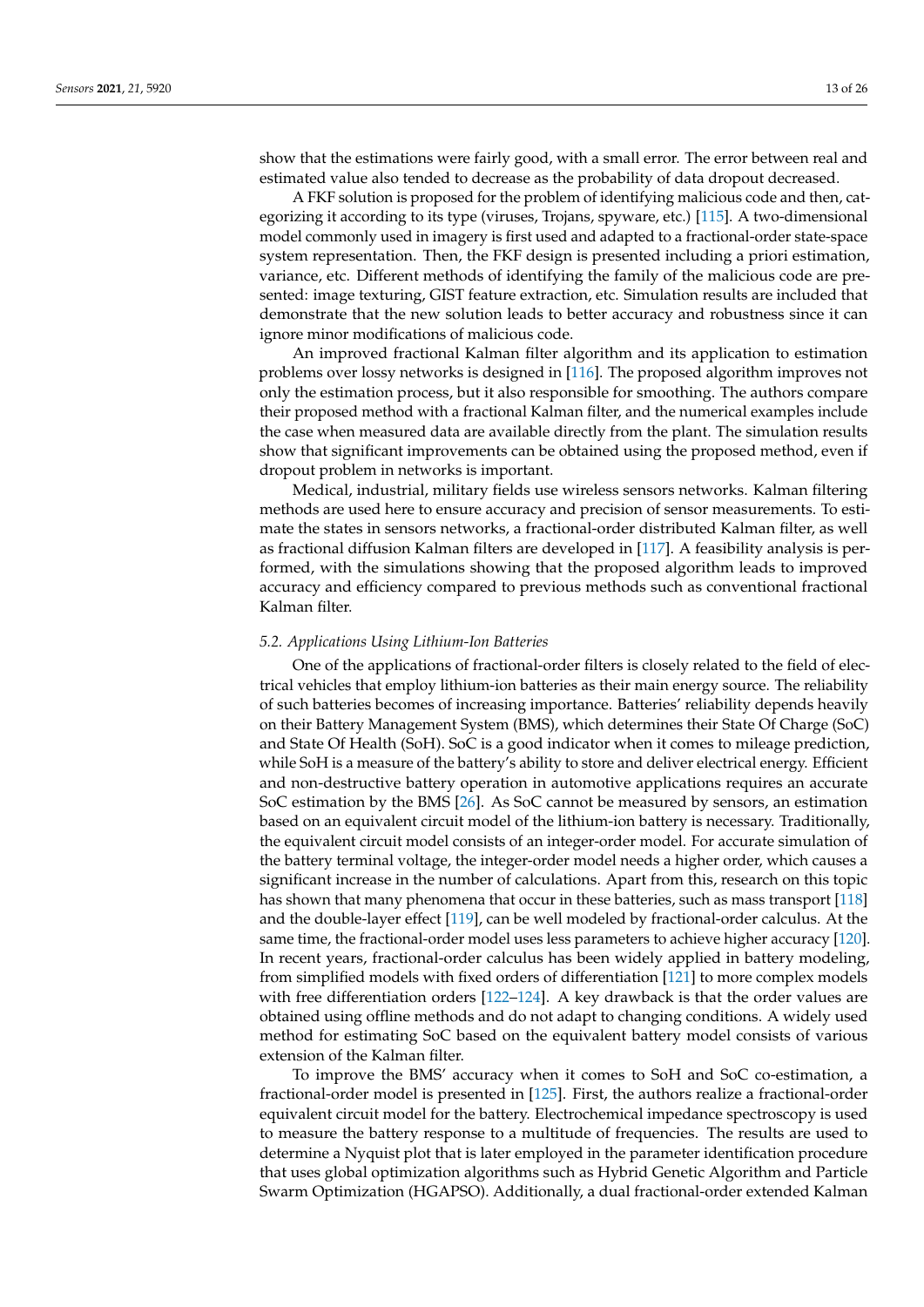filter (DFOEKF) is designed for SoC and SoH estimation. The accuracy of the estimations using DFOEKF is also simulated with different tests. Finally, the battery is physically implemented, and final conclusions are drawn regarding the efficiency of the approach.

The estimation of SoC is also addressed in [\[126\]](#page-24-6). In practical implementations, the structure of a lithium-ion battery consists of multiple single battery cells that are connected (either in series or in parallel). To determine the state of each single battery cell, a BMS is employed in each lithium-ion battery. One of the most important parameters the BMS needs to determine is SoC. The authors of [\[126\]](#page-24-6) propose a simple and feasible equivalent circuit model based on fractional variable-order approach. The estimation of SoC is done by an unscented fractional Kalman filter (UFKF). Its design is described in detail. First, some basic definitions of fractional-order derivatives are introduced, along with the equivalent model of the battery. Electrochemical impedance spectroscopy is used to measure the response of the lithium-ion batteries to different frequencies. A Nyquist plot can be derived based on the measured frequency response, as well as the physical circuit and the equations that describe the behavior of the lithium-ion batteries. These equations are later translated into a state-space model. Next, the equations for the sigma points generation, the state estimation time update, state error covariance time update, output update, state estimation measurement update and the state error covariance measurement update are formulated as well as the initialization of the filter. A dual filter is designed to address the problem of accuracy and quality of estimations. The necessary equations are reformulated, and a block diagram of the dual estimation is presented. Simulations of SoC estimations are then presented. The experimental setup is described and then the hybrid pulse power characterization test is conducted to acquire the offline parameters. After that, the federal urban dynamic schedule and Dynamic Stress Test (DST) are conducted to simulate real driving conditions. The results are promising as the proposed model can accurately describe the behavior of a lithium-ion battery and therefore can produce exact estimation of SoC. A fractional-order model combined with the fractional-order unscented Kalman filter is used in [\[127\]](#page-24-7) to facilitate SoC estimation.

A study of SoC estimation under different ambient temperatures is performed in [\[128\]](#page-24-8). An equivalent circuit model of a lithium iron phosphate battery is established in the form of a first-order fractional model. Different charging and discharging battery capacity tests, as well as open circuit voltage tests were performed. The authors proposed a simplified modeling method considering hysteresis characteristics of open circuit voltage. The parameters of this model were identified at different temperatures based on a particle swarm optimization algorithm with dynamic inertia weight. Finally, the fractional extended Kalman filter was derived. Continuous Dynamic Stress Test conditions were used in the estimation of the battery SoC. The results showed that the estimation method had higher accuracy and increased robustness compared to the integer-order EKF.

Similar studies regarding different temperatures are presented in [\[26\]](#page-20-22). Here, both frequency domain information based on recorded impedance spectroscopy data and time domain information using a recursive least squares algorithm are used to derive a fractionalorder model for lithium-ion batteries. The research provides for a straightforward and efficient way to identify the fractional orders based on recorded impedance spectroscopy. Then, an extended Kalman filter is designed to estimate the SoC. The results clearly show that the proposed approach using a fractional-order model and the designed fractional-order Kalman filter provides a higher accuracy and robustness compared to the classical method.

A cascaded fractional Kalman filter is designed in [\[129\]](#page-24-9) as a solution for online estimation of SoC and the branch current in large battery structures. The approach is based on the fact that lithium-ion batteries are composed of multiple single cells. The model of the battery as well as the equivalent circuit model, equations and state space of a single cell are developed using fractional calculus. Battery branches are united using mesh currents as parameters. SoC is determined locally, which reduces the order of the computations. Only the total current needs to be measured, rather than each individual branch current. These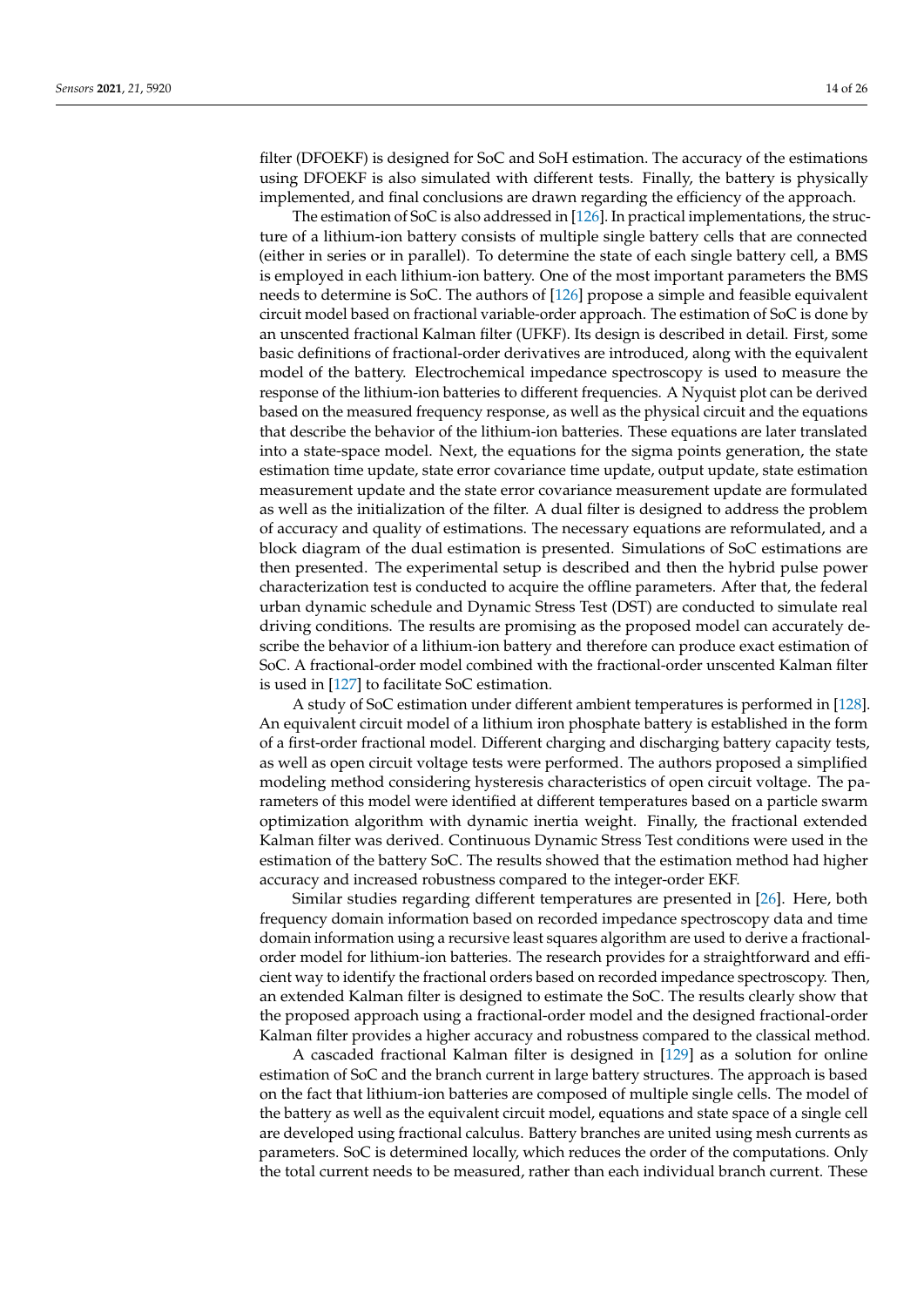are estimated using the cascaded fractional Kalman filter structure. The measurement setup is provided along with the results.

Several other papers offer different design procedures for fractional-order filters, usually in the form of extended version of the Kalman filter. An adaptive fractional-order extended Kalman filter is proposed in [\[130\]](#page-24-10), for the estimation of state of energy (SOE). This index is also important for the electrochemical energy storage system in electric vehicles. The authors develop a physics-based fractional-order model with variable solidstate diffusivity to characterize the dynamic performance of a LiFePO $_4$ /graphite battery. The average current, as well as the average squared current is modeled since the available battery energy changes according to different applied load current profiles, the relationship between the remaining energy loss and the SoC. Different aging stages are considered, and the model parameters are updated automatically using a multi-step model parameter identification method based on the lexicographic optimization. An adaptive fractionalorder extended Kalman filter is used to estimate the SOE with different operating conditions and different aging stages. The result presented demonstrate a small estimation error.

In [\[131\]](#page-24-11), electrochemical impedance spectroscopy data are used to determine a fractional-order impedance model, to describe the polarization effect in a simple and meaningful way. Experimental data combined with genetic algorithms are used to identify the parameters of the model, as well as the fractional-order. To improve the computation efficiency, a fractional-order unscented Kalman filter technique is used, as well as the 'short memory' technique. The effectiveness of the proposed approach is demonstrated experimentally. The results show that show that the SoC estimation accuracy can be significantly improved using the proposed method, with an estimation error in the range of 3% [\[131\]](#page-24-11). An adaptive unscented particle filter for lithium-ion battery SoC based on an improved fractional-order model is also proposed in [\[132\]](#page-24-12). The algorithm uses the fractional orders as hidden parameters, which reduces the number of particles and hence the complexity of the algorithm iteration. A noise adaptive algorithm based on the residual sequence is employed, which solves the divergence problem of the filter and improves the adaptability. The experimental results show that in this case the SoC estimation is more accurate, the algorithm has strong robustness and fast convergence, and the evaluation index of the algorithm is the best, with a root mean-squared error of 0.67%. In [\[133\]](#page-24-13), a fractional-order circuit model is used to predict battery dynamics. A new fractional-order model-based nonlinear estimator is proposed using a Luenberger term and a sliding mode term. Lyapunov's direct method is used to design the estimator gains. Electric vehicle applications are used here as well. The proposed approach is validated, and comparative results are provided with other estimators to showcase the benefits of using the proposed method. The results demonstrate that the developed approach can estimate SoC with errors less than 0.03 in the presence of initial deviation and persistent noise. The Luenberger observer is also used for nonlinear fractional model-based SoC estimation in [\[124\]](#page-24-4). A direct Lyapunov method is used here to ensure the global asymptotic stability.

Fractional-order models are integrated with adaptive fractional-order EKF to estimate SoC, while updating part of the model parameters in [\[134,](#page-24-14)[135\]](#page-24-15). A fractional-order EKF is also used in [\[136\]](#page-24-16) to estimate battery SoC, where a fractional-order model with two Constant Phase Elements (CPE) is used to model the battery. Apart from using fractionalorder filters in estimating battery state, these have also been used in SoC estimation for ultracapacitors. In [\[137\]](#page-24-17), the results validate that the SoC estimator can precisely track the true SoC, and that the associated errors are less than around 2% in dynamic driving-cycle tests. The approach taken is very similar to that of SoC estimation in lithium-ion batteries. The SoC estimation is also tackled in [\[138\]](#page-24-18) through an FOEKF filter. The study uses the Atangana–Baleanu fractional derivative to develop the fractional-order digital filter, which is further validated on a laboratory prototype with uplifting results.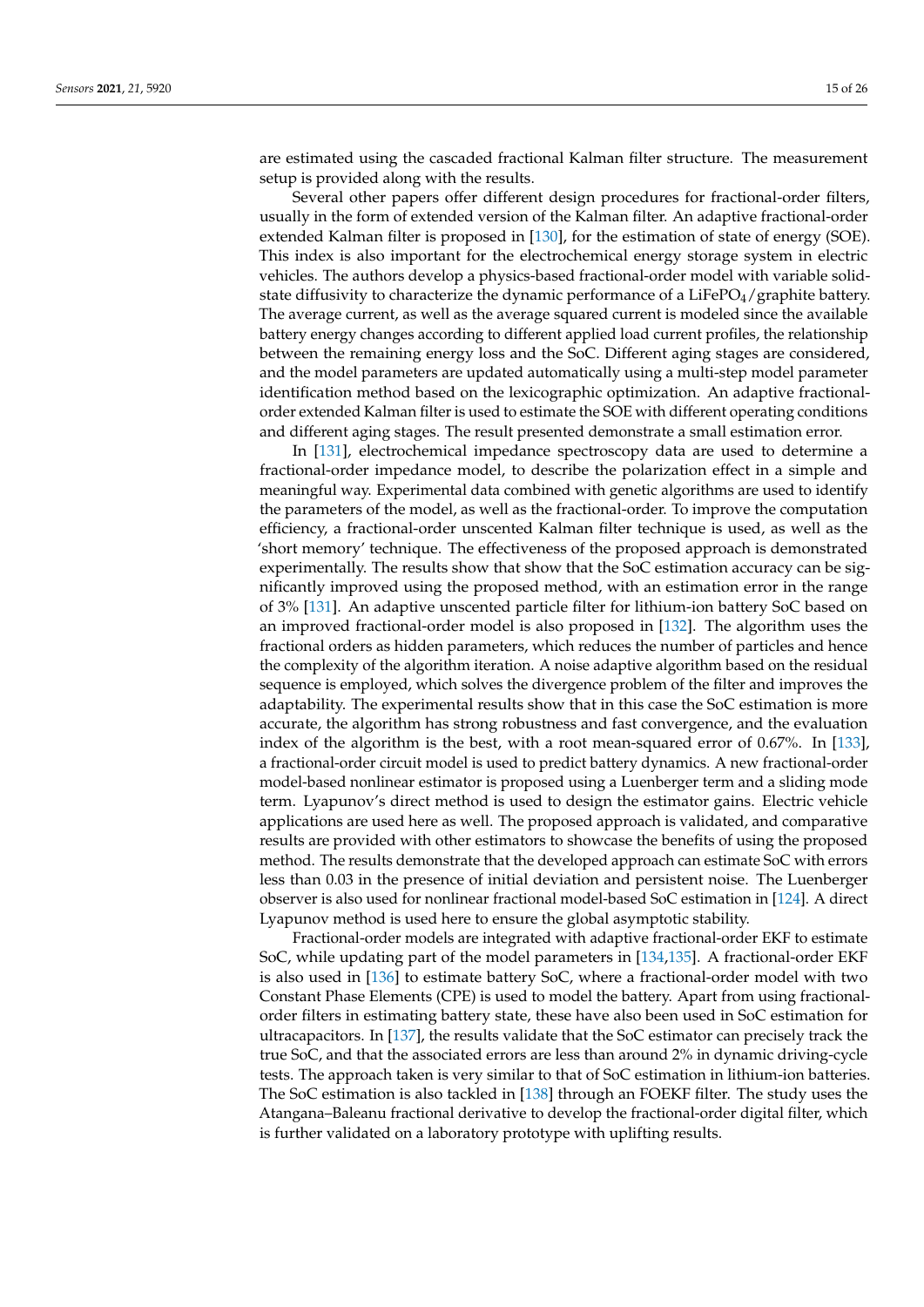#### *5.3. Other Applications*

Fractional Kalman filters and their more complex variants are also used in orientation problems in aerodynamics, in biomedical engineering or environmental issues, to name just a few. This subsection highlights some very recent applications of this kind.

Fractional-order complimentary filters are designed in [\[139\]](#page-24-19) for small unmanned aerial vehicles to handle orientation. Most research papers use Kalman filters for this task and it produces good results when high-quality, high-cost sensors are used. However, in the case of low-cost, low-quality sensors, complementary filters are more adequate, since no assumptions are made with regards to linearity and noise statistics. The concepts of fractional calculus are extended to these types of filters and the results show that the proposed approach is indeed efficient on systems with non-Gaussian. In [\[106\]](#page-23-16) a fractional Kalman filter (FKF) is implemented for attitude estimation of a moving vehicle. The input signals used are taken from a tri-axial MEMS (Microelectromechanical Systems) inertial sensors, i.e., accelerometer, magnetometer and gyroscope. Sensor fusion is performed on the measurements obtained by these sensors to obtain the vehicle's roll, pitch and yaw angles. Sensor data captured from commercial navigation units is used in the FKF scheme. Reference attitude is used for comparative analysis. Several simulation case studies are performed that show that the estimation accuracy is highly dependent on system order. A robust central difference Kalman filter is designed in [\[27\]](#page-20-23) and validated on the attitude determination system of a three-axis satellite including a star tracker and gyro sensor. The proposed approach is compared to numerous existing methods. The numerical simulation results for various case studies demonstrate the superior accuracy of the estimation method. A fractional-order gain Kalman filter is proposed in [\[17\]](#page-20-14) for tracking vehicles by using fractional-order gain Kalman filter. To achieve this, the Kalman gain is modified using a feedback loop, which incorporates the fractional derivative of previous Kalman gains. The results show that the algorithm exhibits high accuracy for estimation of state-space variables, with the root mean square error improved by up to 17%. Robustness tests are also performed, with the overall conclusions that the proposed method demonstrates better capability than the standard Kalman filter.

Implicit and explicit approaches for fractional nonlinear model order estimation are covered in [\[28\]](#page-20-24). A benchmark model is used that links the applied angular rate to the neuron's firing intensity within the vestibular system. As far as the implicit approach is concerned, several extended Kalman filters with fixed fractional-order nonlinear models running in parallel are used in an interacting multiple models scheme. The explicit approach is based on an augmented Unscented Kalman filter, where the fractional-order of the model is estimated explicitly within the filter state. Preliminary results on explicit joint state and model order estimation are presented. A sensor fusion scheme based on the fractional Kalman filter is presented in [\[140\]](#page-24-20). The Grünwald–Letnikov method is used to approximate the fractional-order terms in the FKF. Two different versions are developed and compared to integer-order conventional Kalman filters implementations. The case study considered here consists of a real-life limb tracking application. The filters are analyzed and the results are compared using a hand and a head motion data set, demonstrating the feasibility of the proposed approach. A biomedical application where fractional-order filters are used is presented in [\[68\]](#page-22-7). The study details the use of fractional-order filters to filter the myoelectric signal acquired from m. biceps brachii during isometric maximal voluntary contraction. Several ten test subjects are used to collect the data. The paper compares conventional and fractional Butterworth filters of two order groups in terms of offline filtration.

Air-quality is an important factor that needs to be monitored for several different reasons: it affects human life, climate change, meteorology, etc. In cases of decreased air-quality due to pollution, immediate measures should be taken into consideration. The aim of this paper [\[141\]](#page-24-21) is to improve inverse air pollution emission and prediction in metropolitan areas. To achieve this, a chemical transport model coupled with the extended fractional Kalman filter (EFKF) is used. The EFKF is designed using a Matern covariance function and tuned by a genetic algorithm. The research covered in [\[141\]](#page-24-21) argues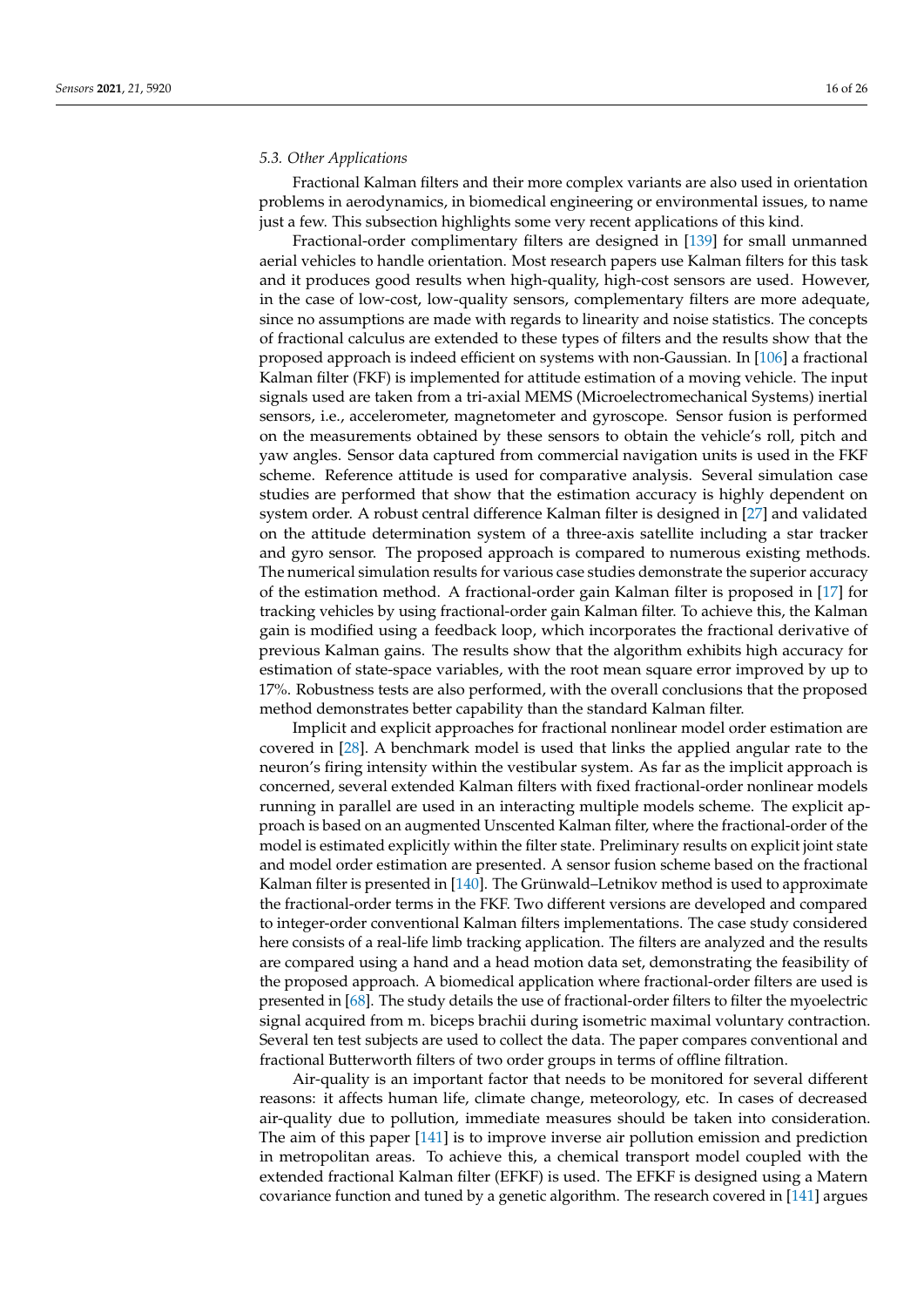that if the performance is affected by unknown disturbances or parameter variations, an EFKF may be a better option because fractional-order derivatives can be used for more accurate description of state variables. The technique is tested against measurement stations. Comparisons with a simple extended Kalman filter are also presented in terms of the mean-squared error. The results show that the EFKF gives a more accurate prediction due to its use of memorized results. A similar approach is also considered in [\[142\]](#page-24-22). The same chemical transport model as used in [\[141\]](#page-24-21) is also considered in [\[143\]](#page-24-23). Instead of using an EFKF, the authors of Metia2016 propose a fractional Kalman filter. The results are compared with the standard Kalman filter using a root mean square error criteria. The conclusions drawn suggest that more accurate results can be achieved with a fractional Kalman filter than a simple Kalman filter. Additionally, the results demonstrate that the estimation becomes better when more iterations are done in the process. An extended fractional-order Kalman filter is also used in [\[144\]](#page-24-24). Indoor air pollution in smart buildings is the topic covered here, where an air-quality management system merging indoor air-quality index and humidex into an enhanced indoor air-quality index using sensor data on a real-time basis is proposed. Indoor air-quality index and humidex information are fused together using an FEKF with enhanced performance against measurement noise and nonlinearity, while indoor air pollutant levels are measured by a network of waspmote sensors. Based on the resulting enhanced indoor air-quality index, overall air-quality alerts are provided in a timely fashion. The method is validate using a case study.

An H-fractional extended Kalman filter algorithm is designed in [\[29\]](#page-20-25) to estimate the stiffness and damping parameter of civil structures using noisy measurement data of the system response. Three load cases of engineering interest have been included in the research, including wind turbulences and wind induced waves in coastal engineering applications. In all cases, the accuracy of estimating the stiffness parameter was high. The damping parameter on the other hand was estimated only with satisfying accuracy. The method was compared to the standard extended Kalman filter (EKF). The results demonstrate that in the case of the EKF poor identification results for both the stiffness and the damping parameter were obtained, when neglecting the autocorrelation of the load process. An improved version of the fractional-order unscented Kalman filter is designed in [\[90\]](#page-23-0) and applied to the electric pendulum model. Simulation results of this modified fuzzy FUKF algorithm show that the algorithm produces significantly better estimation results, especially when dealing with large initial estimation errors.

Image processing is another field that highly benefited from the advances of fractionalorder filtering throughout the last decade. A review paper has been published in 2016 featuring the advances of fractional calculus in image filtering applications [\[145\]](#page-25-0) showing that fractional-order filtering is a topic worth pursuing. The authors of [\[146\]](#page-25-1) propose a fractional-order derivative filter to enhance image contrast using order prediction. The paper uses a Grünwald–Letnikov fractional-order mask where the fractional-order is determined in an adaptive manner, based on a prediction network built using a set of training images. Experimental results performed on multiple different images prove that fractional-order filters can be successfully used to improve the blur metric. Image denoising techniques have been successfully developed using fractional-order filters based on Alexander polynomials [\[147\]](#page-25-2), Grünwald–Letnikov operator [\[148\]](#page-25-3), total variations models [\[149\]](#page-25-4) or Riemann–Liouville and Caputo models [\[150\]](#page-25-5). The authors of [\[151\]](#page-25-6) propose a fractionalorder principal component analysis theory and support vector machine algorithm for pattern recognition. The applicability of the study is proven in the biomedical field on highly similar digital images in ORL face databases. Several experiments are performed for both fractional-order and integer-order algorithms and it has been proven that the proposed fractional-order filtering method brings a 99.24% accuracy, significantly better than other eight comparison algorithms. Biomedical and image processing fields are also fused in [\[152\]](#page-25-7) where a novel fractional-order filter is proposed for retinal blood vessel segmentation. Experimental data based on well-known biomedical databases prove the efficacy of the proposed algorithm as approximately 95%, showing a significant improve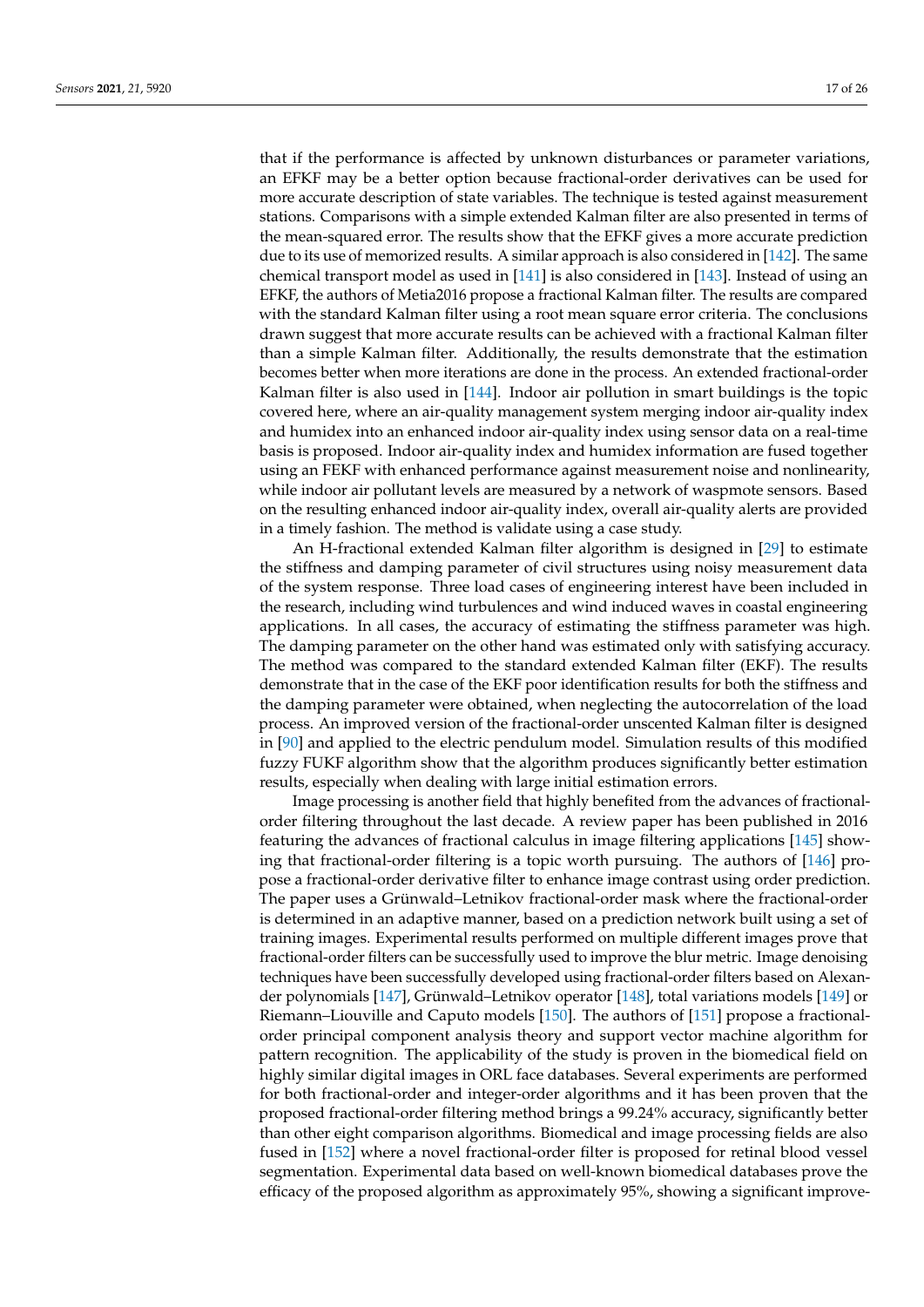ment than other methods. Another interesting application uses Grünwald–Letnikov to develop a fractional-order image filter for digital fingerprint identification [\[153\]](#page-25-8).

#### **6. Discussions**

Fractional calculus in modeling and control applications has seen a rapid growth over recent decades. Several physical phenomena have been modeled using fractional calculus tools, while numerous research studies have shown that fractional-order controllers provide for better closed loop dynamics and robustness overall, but are definitely the suitable kind for controlling systems described by fractional-order models. Sensing and estimation is a crucial part for a closed loop system to work efficiently. It was then only a matter of time before several studies on fractional-order sensing and filtering methods emerged.

The purpose of this manuscript has been to gather a collection of the most important and relevant research papers covering fractional-order sensors, fractional-order analog and digital filters.

Section [3](#page-4-0) shows that research on fractional-order sensors is rather limited at the moment. However, the references that have been mentioned in this paper show that more accurate data regarding the surrounding environment is possible to be collected using this type of sensing devices. The papers featuring the real-life construction of a fractionalorder sensor have successfully proven the superiority of fractional-order measurements by improving the sensitivity and compensation of the nonlinear character of the transducer. The existing real-life applications are scarce, with a handful of papers featuring the experimental construction of a fractional-order sensor. These have been focused on measuring the quality of milk, the quality of drinking water and taste measurements in black tea liquor. The pattern suggests that quality of various fluids can be successfully assessed by impedance measurements using fractional-order sensors. The research trend shows that there is active work invested in building fractional-order sensors for physical phenomena such as pressure, force, displacement, currently only at a conceptual level, but with plenty of extension possibilities.

Fractional-order analog filters have emerged as consequences of the fractance device used for the development of fractional-order electronic components. However, current limitations in fractional-order physical hardware have led to scarce literature regarding the physical realization of fractional-order analog filters. The design of these filters is thoroughly studied and presented in a manifold of research works, mostly from a theoretic perspective. Most of these papers present the physical realization of the proposed analog filter from a conceptual perspective. However, the construction of analog fractional-order filters is limited by the need to create custom electronic components of fractional-order characteristics. The field of analog fractional-order filters will definitely benefit when fractional-order capacitors will be available commercially.

On the other hand, fractional-order digital filters are more abundant and various different approaches have been taken so far. By far, the most popular filtering techniques consist of fractional-order Kalman filters and various extensions such as the fractional-order extended Kalman filter and the fractional-order unscented Kalman filter. About 75% of the featured digital filtering papers focus on this topic, whereas the rest proposes variations of the Butterworth filter and fractional-order delay filters. The fractional-order Kalman filter, fractional-order extended Kalman filter, fractional-order unscented Kalman filter, robust extended fractional Kalman filter and fractional interpolatory cubature Kalman filters are used to deal with nonlinear fractional-order systems. Table [1](#page-18-0) presents an overview of relevant papers associated with digital filtering of complex nonlinear systems.

Fractional-order Kalman filters and their extensions and improvements have been designed to deal with systems modeled by fractional-order equations. Kalman filtering via limited capacity or fading communication channels (networks) is a relevant problem raised by [\[154](#page-25-9)[–156\]](#page-25-10). Reference [\[89\]](#page-22-28), a very recent paper dealing with the issue of incomplete measurements and stochastic nonlinearities, addresses this topic through a state estimator based on robust fractional-order unscented Kalman filters. The results are compared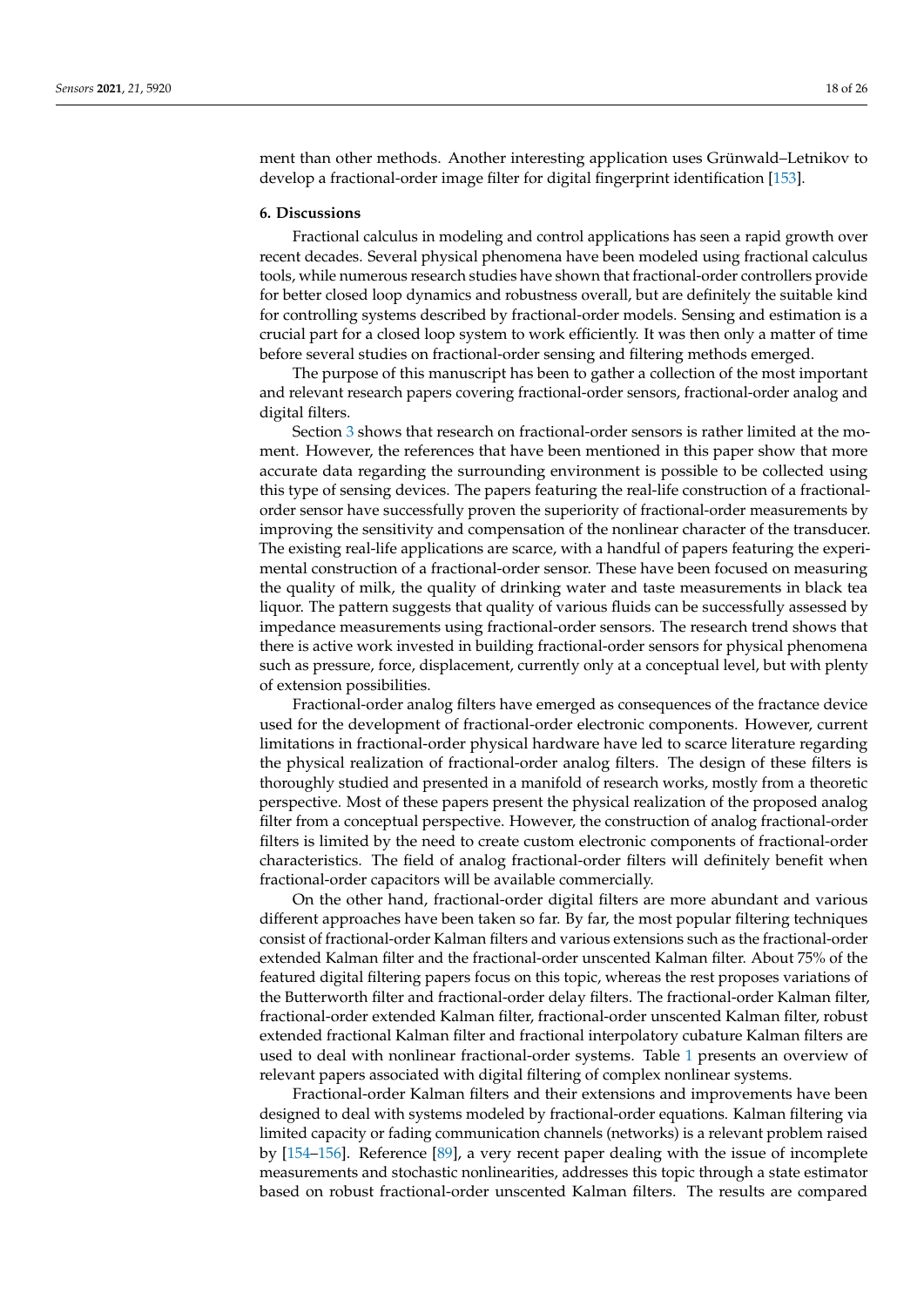with other types of filtering methods and the advantages of the proposed approach are highlighted. Similar conclusions are drawn based on the results obtained in [\[88\]](#page-22-27), where both missing measurements and additive uncertainty in the gain are considered. Another problem related to Kalman filtering with irregular and/or intermittent measurements has been addressed in [\[157](#page-25-11)[–159\]](#page-25-12). These aspects have been discussed by [\[91\]](#page-23-1), another recent paper which clearly highlights the advantages of using a hybrid robust fractional interpolatory cubature Kalman filter instead of a traditional one.

<span id="page-18-0"></span>**Table 1.** Main fractional-order digital filter papers targeting nonlinear systems.

| <b>Title</b>                                                                                                                                                                                | Year | Reference |
|---------------------------------------------------------------------------------------------------------------------------------------------------------------------------------------------|------|-----------|
| Extended and Unscented Filtering Algorithms in Nonlinear<br>Fractional-Order Systems with Uncertain Observations                                                                            | 2012 | [86]      |
| Dual Estimation of Fractional Variable Order Based on the Unscented<br>Fractional-Order Kalman Filter for Direct and Networked Measurements                                                 | 2016 | [87]      |
| State-of-Charge Estimation for Lithium-Ion Batteries Based on a<br>Nonlinear Fractional Model                                                                                               | 2017 | [124]     |
| A Modified Fractional-Order Unscented Kalman Filter for Nonlinear<br>Fractional-Order Systems                                                                                               | 2018 | [90]      |
| A novel cubature statistically linearized Kalman filter for fractional-order<br>nonlinear discrete-time stochastic systems                                                                  | 2018 | [81]      |
| Nonlinear Fractional-Order Estimator With Guaranteed Robustness and<br>Stability for Lithium-Ion Batteries                                                                                  | 2018 | $[133]$   |
| Robust extended fractional Kalman filter for nonlinear fractional system<br>with missing measurements                                                                                       | 2018 | [88]      |
| Fractional-order chaotic cryptography in colored noise environment<br>using fractional-order interpolatory cubature Kalman filter                                                           | 2019 | $[92]$    |
| Fractional-order Kalman filters for continuous-time linear and nonlinear<br>fractional-order systems using Tustin generating function                                                       | 2019 | [78]      |
| An adaptive unscented Kalman filter for a nonlinear fractional-order<br>system with unknown order                                                                                           | 2020 | [98]      |
| Design of a Robust State Estimator for a Discrete-Time Nonlinear<br>Fractional-Order System With Incomplete Measurements and<br>Stochastic Nonlinearities                                   | 2020 | [89]      |
| Extended Kalman Filters for Continuous-time Nonlinear<br>Fractional-order Systems Involving Correlated and Uncorrelated Process<br>and Measurement Noises                                   | 2020 | $[79]$    |
| Extended Kalman filters for nonlinear fractional-order systems<br>perturbed by colored noises                                                                                               | 2020 | [11]      |
| Hybrid extended-cubature Kalman filters for nonlinear continuous-time<br>fractional-order systems involving uncorrelated and correlated noises<br>using fractional-order average derivative | 2020 | [24]      |
| Hybrid extended-unscented Kalman filters for continuous-time nonlinear<br>fractional-order systems involving process and measurement noises                                                 | 2020 | $[97]$    |
| Novel hybrid robust fractional interpolatory cubature Kalman filters                                                                                                                        | 2020 | [91]      |
| Adaptive fractional-order Kalman filters for continuous- time nonlinear<br>fractional-order systems with unknown parameters and fractional orders                                           | 2021 | [96]      |

As indicated above, the methods reviewed in the current manuscript are applied to handle similar problems as in [\[154–](#page-25-9)[159\]](#page-25-12). The methods reviewed in this paper could be applied to the systems in [\[154](#page-25-9)[–159\]](#page-25-12), but the systems need to be altered and generalized to a fractional-order representation. This is not necessarily a problem, since it has been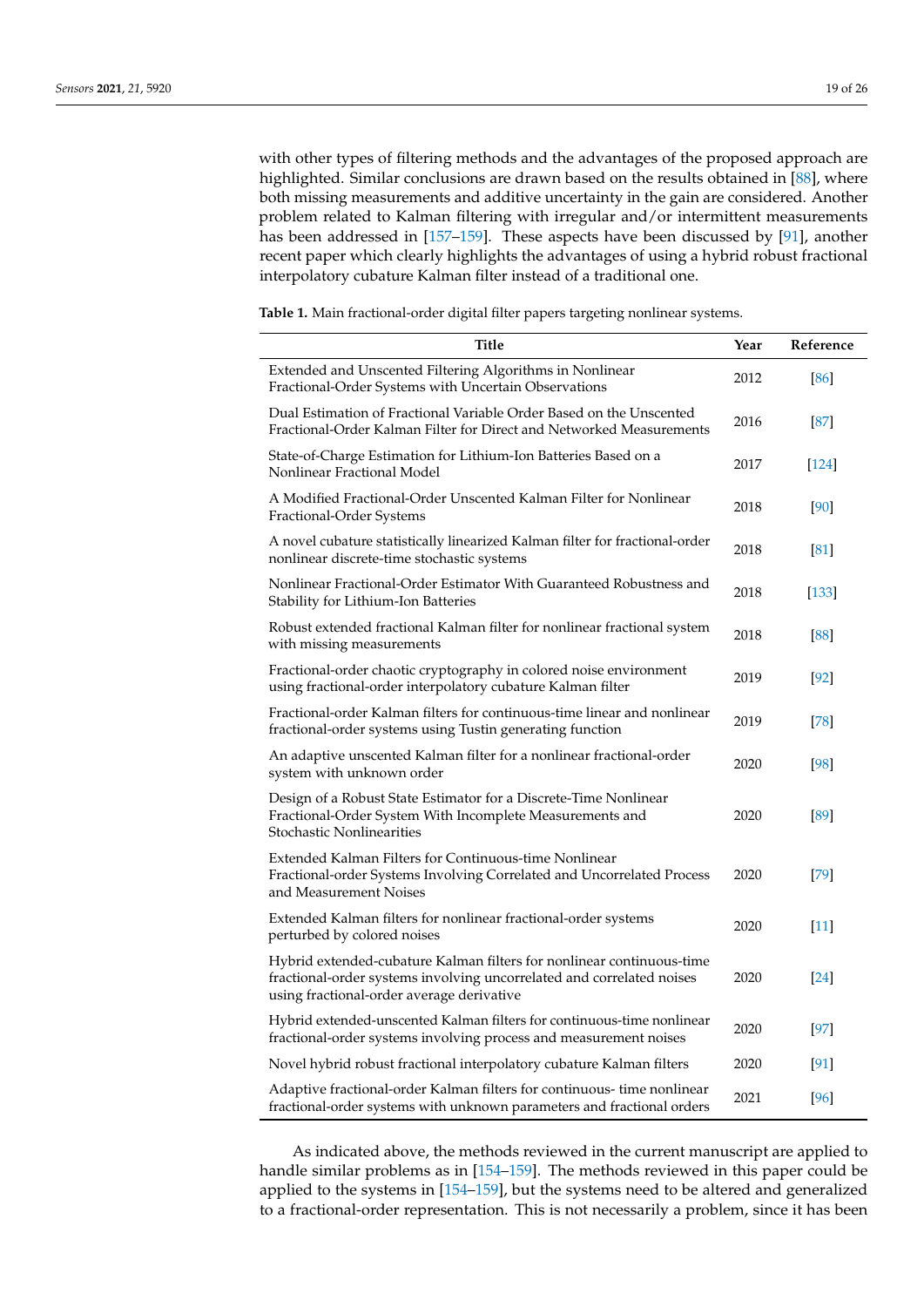shown in several papers that fractional-order models can better represent the dynamics of natural phenomena. Hence, to use fractional-order filtering techniques for [\[154–](#page-25-9)[159\]](#page-25-12), first a fractional-order model of these systems must be estimated. Then, fractional-order filtering methods can be applied. Since fractional-order models capture better the significant dynamics of a system, compared to integer-order models, the conclusion would be that using this combination of fractional-order model+fractional-order Kalman filters would produce improved state estimation results compared to integer-order models and traditional filtering methods. A complete analysis and comparison between these approaches represents a viable research direction in the field of fractional-order filtering.

This paper has covered an extensive review of the most recent research papers dealing with fractional-order filters, both analog and digital. The last section of the paper provides for a survey of recent applications of these fractional-order filters. The main applicability has been associated with communication systems, followed by battery focused applications. The research trend associated with data transmission and networking applications is motivated by the need to filter physical data that is measured and analyzed through a network. Many relevant works prove the usage of the Kalman filter together with its variations to successfully compensate for the effect of packet losses and dropouts, malicious code identification, estimation problems in lossy networks and online estimation of state variables. Battery oriented applications are related to the automotive industry, especially in the field of electric cars manufacturing. Many phenomena associated with batteries can be accurately modeled using fractional-order derivatives, enabling fractional-order digital filters as a useful tool in estimating State of Charge (SoC) and State of Health (SoH). Proper estimation of both SoC and SoH are paramount for mileage prediction and the ability to store and deliver electricity. Other domains with real-life applications of fractional-order digital filters include filtering various signals related to aerial vehicles orientation, air-quality estimations, civil structure measurements. Furthermore, another interesting applicability consists of image processing, where fractional-order masks are applied to obtain different effects such as sharpening, denoising, etc. with multiple benefits in pattern recognition.

Despite the extensive reference list presented here, covering mostly research papers of the last decade, fractional calculus in sensing and filtering methods is still a topic that needs further research. Many problems need to be resolved, especially regarding the implementation of such methods on real processes. However, as Leibniz said in 1695 fractional calculus is a paradox that will someday lead to useful consequences. This review paper details how fractional calculus has made its mark on sensing and filtering methods with multiple useful consequences. Increasing research over the last period portrays a fractional calculus community on the brink of further expanding the useful consequences as prophetically envisaged by Leibniz.

**Author Contributions:** Conceptualization, C.I.M. and I.R.B.; methodology, L.M.; validation, E.H.D. and D.C.; formal analysis, L.M.; investigation, C.I.M.; resources, I.R.B.; data curation, I.R.B.; writing original draft preparation, C.I.M. and I.R.B.; writing—E.H.D. and D.C.; visualization, E.H.D.; supervision, L.M.; project administration, C.I.M.; funding acquisition, C.I.M. All authors have read and agreed to the published version of the manuscript.

**Funding:** This research was funded by a grant of the Romanian Ministry of Education and Research, CNCS-UEFISCDI, project number PN-III-P1-1.1-TE-2019-0745, within PNCDI III. This research was also supported by Research Foundation Flanders (FWO) under grant 1S04719N and by FWO postdoctoral fellowship No. 12X6819N.

**Institutional Review Board Statement:** Not applicable.

**Informed Consent Statement:** Not applicable.

**Conflicts of Interest:** The authors declare no conflict of interest. The funders had no role in the design of the study; in the collection, analyses, or interpretation of data; in the writing of the manuscript, or in the decision to publish the results.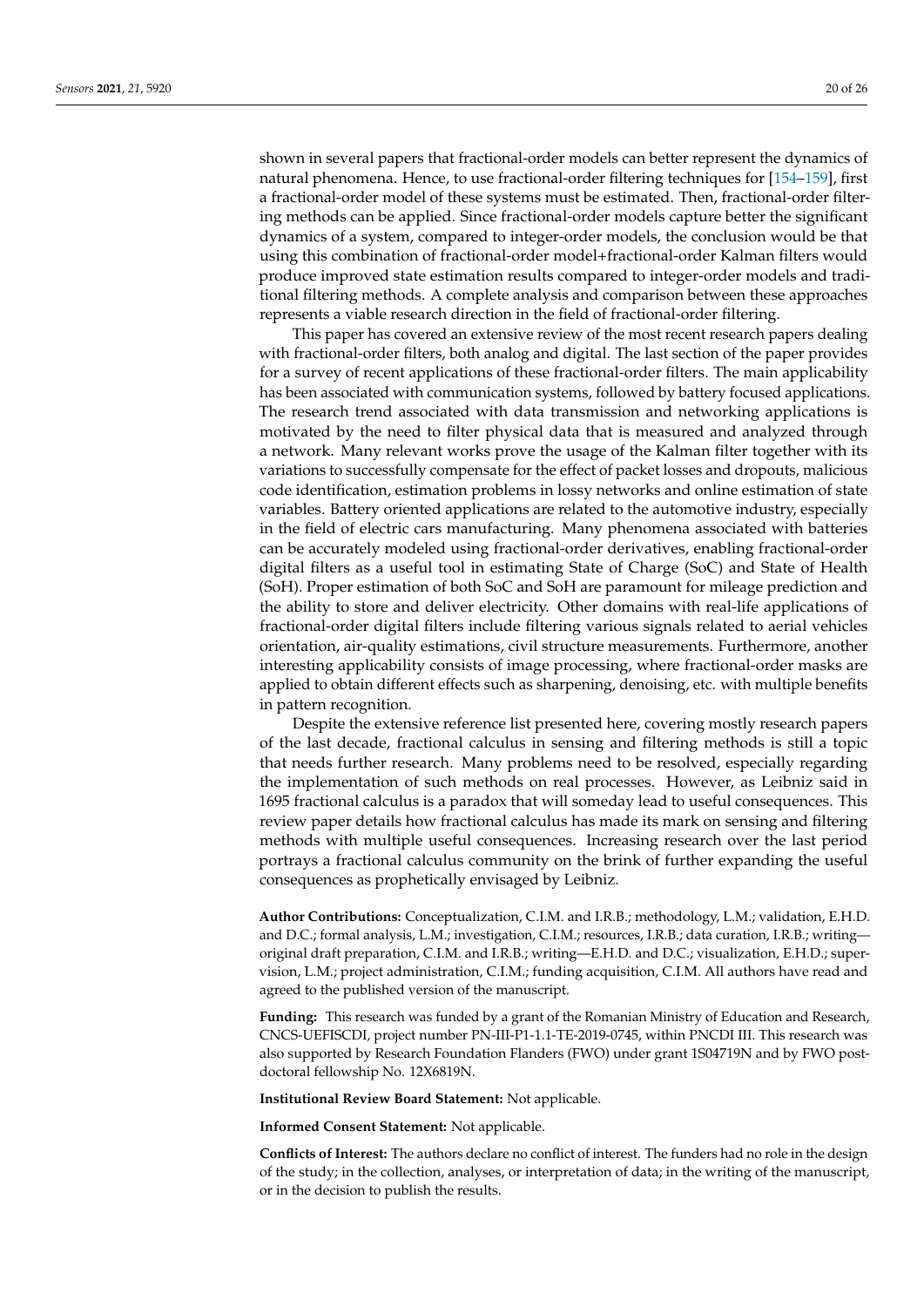### **References**

- <span id="page-20-0"></span>1. Gazizov, R.K.; Lukashchuk, S.Y. Higher-Order Symmetries of a Time-Fractional Anomalous Diffusion Equation. *Mathematics* **2021**, *9*, 216. [\[CrossRef\]](http://doi.org/10.3390/math9030216)
- <span id="page-20-1"></span>2. Ionescu, C.; Lopes, A.; Copot, D.; Machado, J.A.; Bates, J.H. The role of fractional calculus in modeling biological phenomena: A review. *Commun. Nonlinear Sci. Numer. Simul.* **2017**, *51*, 141–159. [\[CrossRef\]](http://dx.doi.org/10.1016/j.cnsns.2017.04.001)
- <span id="page-20-2"></span>3. Chen, Y.; Liu, F.; Yu, Q.; Li, T. Review of fractional epidemic models. *Appl. Math. Model.* **2021**, *97*, 281–307. [\[CrossRef\]](http://dx.doi.org/10.1016/j.apm.2021.03.044) [\[PubMed\]](http://www.ncbi.nlm.nih.gov/pubmed/33897091)
- <span id="page-20-3"></span>4. Ionescu, C.M.; Dulf, E.H.; Ghita, M.; Muresan, C.I. Robust controller design: Recent emerging concepts for control of mechatronic systems. *J. Frankl. Inst.* **2020**, *357*, 7818–7844. [\[CrossRef\]](http://dx.doi.org/10.1016/j.jfranklin.2020.05.046)
- <span id="page-20-4"></span>5. De Keyser, R.; Muresan, C.I.; Ionescu, C.M. A novel auto-tuning method for fractional order PI/PD controllers. *ISA Trans.* **2016**, *62*, 268–275. [\[CrossRef\]](http://dx.doi.org/10.1016/j.isatra.2016.01.021) [\[PubMed\]](http://www.ncbi.nlm.nih.gov/pubmed/26903289)
- <span id="page-20-5"></span>6. Birs, I.; Muresan, C.; Nascu, I.; Ionescu, C. A Survey of Recent Advances in Fractional Order Control for Time Delay Systems. *IEEE Access* **2019**, *7*, 30951–30965. [\[CrossRef\]](http://dx.doi.org/10.1109/ACCESS.2019.2902567)
- 7. Latif, A.; Hussain, S.S.; Das, D.C.; Ustun, T.S.; Iqbal, A. A review on fractional order (FO) controllers' optimization for load frequency stabilization in power networks. *Energy Rep.* **2021**, *7*, 4009–4021. [\[CrossRef\]](http://dx.doi.org/10.1016/j.egyr.2021.06.088)
- 8. Dastjerdi, A.A.; Vinagre, B.M.; Chen, Y.; HosseinNia, S.H. Linear fractional order controllers; A survey in the frequency domain. *Annu. Rev. Control* **2019**, *47*, 51–70. [\[CrossRef\]](http://dx.doi.org/10.1016/j.arcontrol.2019.03.008)
- <span id="page-20-6"></span>9. Shah, P.; Agashe, S. Review of fractional PID controller. *Mechatronics* **2016**, *38*, 29–41. [\[CrossRef\]](http://dx.doi.org/10.1016/j.mechatronics.2016.06.005)
- <span id="page-20-7"></span>10. Wei, Y.; Tse, P.W.; Yao, Z.; Wang, Y. The output feedback control synthesis for a class of singular fractional order systems. *ISA Trans.* **2017**, *69*, 1–9. [\[CrossRef\]](http://dx.doi.org/10.1016/j.isatra.2017.04.020)
- <span id="page-20-8"></span>11. Yang, C.; Gao, Z.; Liu, F.; Ma, R. Extended Kalman filters for nonlinear fractional-order systems perturbed by colored noises. *ISA Trans.* **2020**, *102*, 68–80. [\[CrossRef\]](http://dx.doi.org/10.1016/j.isatra.2019.07.010)
- <span id="page-20-9"></span>12. Machado, J.T.; Lopes, A.M.; Duarte, F.B.; Ortigueira, M.D.; Rato, R.T. Rhapsody in fractional. *Fract. Calc. Appl. Anal.* **2014**, *17*, 1188–1214. [\[CrossRef\]](http://dx.doi.org/10.2478/s13540-014-0206-0)
- <span id="page-20-10"></span>13. West, B.J. *Fractional Calculus View of Complexity: Tomorrow's Science*; CRC Press: Boca Raton, FL, USA, 2016.
- <span id="page-20-11"></span>14. Tenreiro Machado, J.A.; Pinto, C.M.; Mendes Lopes, A. A review on the characterization of signals and systems by power law distributions. *Signal Process.* **2015**, *107*, 246–253. [\[CrossRef\]](http://dx.doi.org/10.1016/j.sigpro.2014.03.003)
- <span id="page-20-12"></span>15. Sotner, R.; Herencsar, N.; Jerabek, J.; Petrzela, J.; Dostal, T. Design of integer/fractional-order filter with electronically reconfigurable transfer response. In Proceedings of the 2017 24th IEEE International Conference on Electronics, Circuits and Systems (ICECS), Batumi, Georgia, 5–8 December 2017; pp. 156–159. [\[CrossRef\]](http://dx.doi.org/10.1109/ICECS.2017.8292080)
- <span id="page-20-13"></span>16. Tripathi, R.P.; Singh, A.K.; Gangwar, P. Innovation-based fractional order adaptive Kalman filter. *J. Electr. Eng.* **2020**, *71*, 60–64. [\[CrossRef\]](http://dx.doi.org/10.2478/jee-2020-0009)
- <span id="page-20-14"></span>17. Kaur, H.; Sahambi, J.S. Vehicle Tracking in Video Using Fractional Feedback Kalman Filter. *IEEE Trans. Comput. Imaging* **2016**, *2*, 550–561. [\[CrossRef\]](http://dx.doi.org/10.1109/TCI.2016.2600480)
- <span id="page-20-15"></span>18. Arthur, J.; Attarian, A.; Hamilton, F.; Tran, H. Nonlinear Kalman filtering for censored observations. *Appl. Math. Comput.* **2018**, *316*, 155–166. [\[CrossRef\]](http://dx.doi.org/10.1016/j.amc.2017.08.002)
- <span id="page-20-16"></span>19. Yu, F.; Mao, Z.; Yuan, P.; He, D.; Jia, M. Recursive parameter estimation for Hammerstein-Wiener systems using modified EKF algorithm. *ISA Trans.* **2017**, *70*, 104–115. [\[CrossRef\]](http://dx.doi.org/10.1016/j.isatra.2017.05.012)
- <span id="page-20-17"></span>20. Menegaz, H.M.T.; Ishihara, J.Y.; Borges, G.A.; Vargas, A.N. A Systematization of the Unscented Kalman Filter Theory. *IEEE Trans. Autom. Control* **2015**, *60*, 2583–2598. [\[CrossRef\]](http://dx.doi.org/10.1109/TAC.2015.2404511)
- <span id="page-20-18"></span>21. Eftekhar Azam, S.; Bagherinia, M.; Mariani, S. Stochastic system identification via particle and sigma-point Kalman filtering. *Sci. Iran.* **2012**, *19*, 982–991. [\[CrossRef\]](http://dx.doi.org/10.1016/j.scient.2012.06.007)
- <span id="page-20-19"></span>22. Zhao, L.; Wang, J.; Yu, T.; Jian, H.; Liu, T. Design of adaptive robust square-root cubature Kalman filter with noise statistic estimator. *Appl. Math. Comput.* **2015**, *256*, 352–367. [\[CrossRef\]](http://dx.doi.org/10.1016/j.amc.2014.12.036)
- <span id="page-20-20"></span>23. Moayedi, M.; Soh, Y.C.; Foo, Y.K. Optimal kalman filtering with random sensor delays, packet dropouts and missing measurements. In Proceedings of the 2009 American Control Conference, St. Louis, MO, USA, 10–12 June 2009. [\[CrossRef\]](http://dx.doi.org/10.1109/ACC.2009.5160216)
- <span id="page-20-26"></span>24. Yang, C.; Gao, Z.; Huang, X.; Kan, T. Hybrid extended-cubature Kalman filters for non-linear continuous-time fractional-order systems involving uncorrelated and correlated noises using fractional-order average derivative. *IET Control Theory Appl.* **2020**, *14*, 1424–1437. [\[CrossRef\]](http://dx.doi.org/10.1049/iet-cta.2019.1121)
- <span id="page-20-21"></span>25. Wang, Y.; Sun, Y.; Zhenyang, G.; Wu, X.; Yuan, C. An Improved Kalman Filter for Fractional Order System with Measurement Lévy noise. In *Proceedings of the 2015 Chinese Intelligent Systems Conference*; Springer: Berlin/Heidelberg, Germany, 2016.
- <span id="page-20-22"></span>26. Mawonou, K.S.; Eddahech, A.; Dumur, D.; Beauvois, D.; Godoy, E. Improved state of charge estimation for Li-ion batteries using fractional order extended Kalman filter. *J. Power Sources* **2019**, *435*, 226710. [\[CrossRef\]](http://dx.doi.org/10.1016/j.jpowsour.2019.226710)
- <span id="page-20-23"></span>27. Ebrahimi, F.; Abedi, M. Design of a robust central difference Kalman filter in the presence of uncertainties and unknown measurement errors. *Signal Process.* **2020**, *172*, 107533. [\[CrossRef\]](http://dx.doi.org/10.1016/j.sigpro.2020.107533)
- <span id="page-20-24"></span>28. Romanovas, M.; Al-Jawad, A.; Klingbeil, L.; Traechtler, M.; Manoli, Y. Implicit Fractional Model Order Estimation Using Interacting Multiple Model Kalman Filters. *IFAC Proc. Vol.* **2011**, *44*, 7767–7772. [\[CrossRef\]](http://dx.doi.org/10.3182/20110828-6-IT-1002.02918)
- <span id="page-20-25"></span>29. Runtemund, K.; Cottone, G.; Müller, G. A combined Kalman-fractional calculus method for the parameter identification of structures under arbitrarily correlated ambient noise. In Proceedings of the ISMA2012-USD2012, Leuven, Belgium, 17–19 September 2012.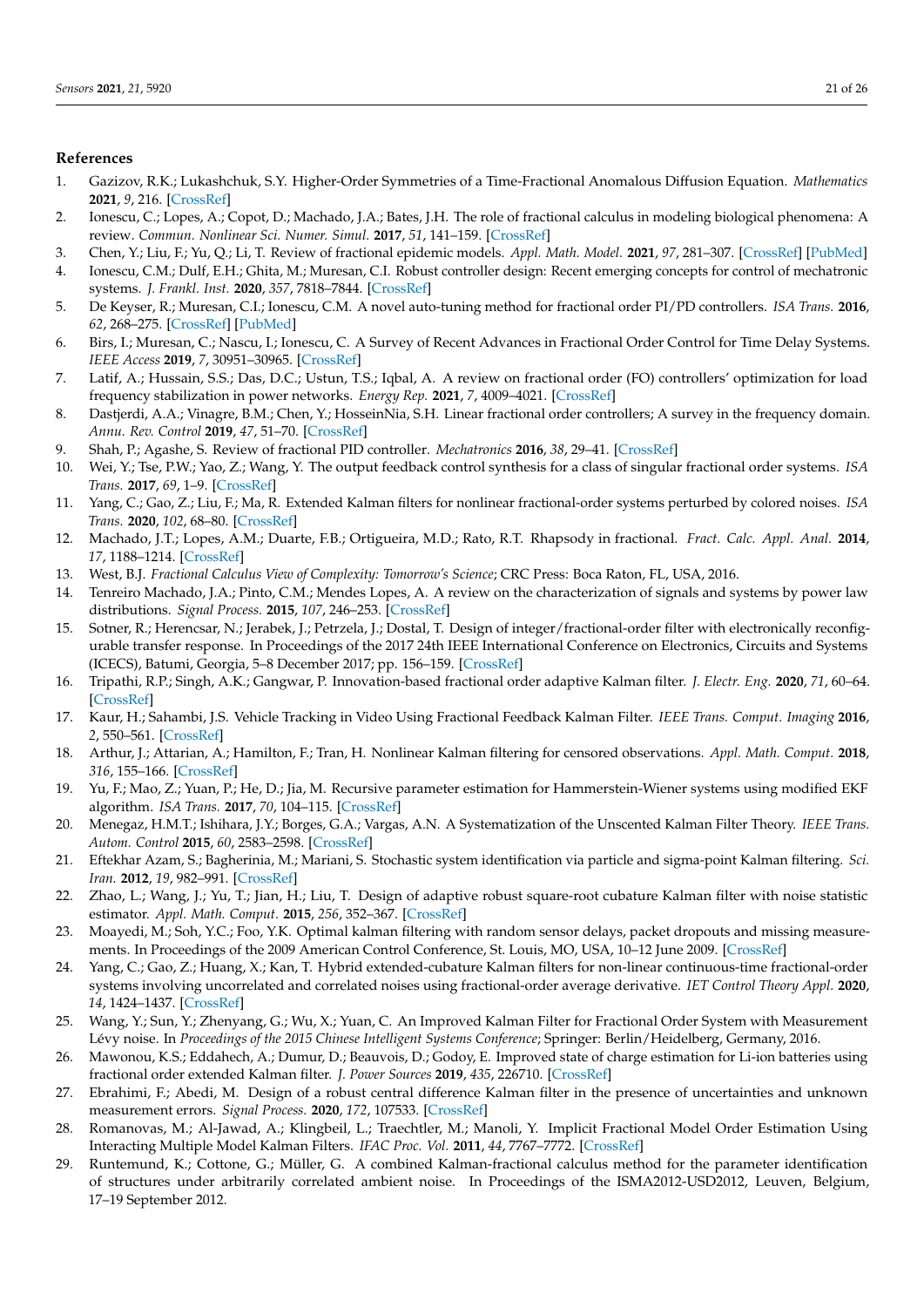- <span id="page-21-0"></span>30. Valério, D.; Trujillo, J.; Rivero, M.; Machado, J.; Baleanu, D. Fractional calculus: A survey of useful formulas. *Eur. Phys. J. Spec. Top.* **2013**, *222*, 1827–1846. [\[CrossRef\]](http://dx.doi.org/10.1140/epjst/e2013-01967-y)
- <span id="page-21-1"></span>31. Ortigueira, M.D.; Tenreiro Machado, J.A. What is a fractional derivative? *J. Comput. Phys.* **2015**, *293*, 4–13. [\[CrossRef\]](http://dx.doi.org/10.1016/j.jcp.2014.07.019)
- <span id="page-21-2"></span>32. Caputo, M. Linear Models of Dissipation whose Q is almost Frequency Independent—II. *Geophys. J. Int.* **1967**, *13*, 529–539. [\[CrossRef\]](http://dx.doi.org/10.1111/j.1365-246X.1967.tb02303.x)
- <span id="page-21-3"></span>33. Dorcak, L. Numerical Models for the Simulation of the Fractional-Order Control Systems. *arXiv* **2002**, arXiv:math/0204108.
- <span id="page-21-4"></span>34. Lopes, A.M.; Machado, J.T. Fractional order models of leaves. *J. Vib. Control* **2014**, *20*, 998–1008. [\[CrossRef\]](http://dx.doi.org/10.1177/1077546312473323)
- <span id="page-21-5"></span>35. Coimbra, C. Mechanics with variable-order differential operators. *Ann. Phys.* **2003**, *12*, 692–703. [\[CrossRef\]](http://dx.doi.org/10.1002/andp.200310032)
- <span id="page-21-6"></span>36. Jumarie, G. Modified Riemann-Liouville derivative and fractional Taylor series of nondifferentiable functions further results. *Comput. Math. Appl.* **2006**, *51*, 1367–1376. [\[CrossRef\]](http://dx.doi.org/10.1016/j.camwa.2006.02.001)
- <span id="page-21-7"></span>37. Sun, H.; Chen, W.; Chen, Y. Variable-order fractional differential operators in anomalous diffusion modeling. *Phys. A Stat. Mech. Appl.* **2009**, *388*, 4586–4592. [\[CrossRef\]](http://dx.doi.org/10.1016/j.physa.2009.07.024)
- <span id="page-21-8"></span>38. Atangana, A. (Ed.) Chapter 5—Fractional Operators and Their Applications. In *Fractional Operators with Constant and Variable Order with Application to Geo-Hydrology*; Academic Press: Cambridge, MA, USA, 2018; pp. 79–112. [\[CrossRef\]](http://dx.doi.org/10.1016/B978-0-12-809670-3.00005-9)
- <span id="page-21-9"></span>39. Kamocki, R.; Obczy ´nski, C. On fractional differential inclusions with the Jumarie derivative. *J. Math. Phys.* **2014**, *55*, 022902. [\[CrossRef\]](http://dx.doi.org/10.1063/1.4865997)
- <span id="page-21-10"></span>40. Mahto, L.; Abbas, S.; Favini, A. Analysis of Caputo impulsive fractional order differential equations with applications. *Int. J. Differ. Equ.* **2013**, *2013*, 704547. [\[CrossRef\]](http://dx.doi.org/10.1155/2013/704547)
- <span id="page-21-11"></span>41. Baleanu, D.; Agarwal, R.P. Fractional calculus in the sky. *Adv. Differ. Equ.* **2021**, *2021*, 1–9. [\[CrossRef\]](http://dx.doi.org/10.1186/s13662-021-03270-7)
- <span id="page-21-12"></span>42. Leng, B.Y.; Qi, Z.D.; Shan, L.; Bian, H.J. Review of Fractional Order Control. In *Modern Technologies in Materials, Mechanics and Intelligent Systems*; Trans Tech Publications Ltd.: Freienbach, Switzerland, 2014; Volume 1049, pp. 983–986. [\[CrossRef\]](http://dx.doi.org/10.4028/www.scientific.net/AMR.1049-1050.983)
- <span id="page-21-13"></span>43. Zhang, Y.; Sun, H.G.; Stowell, H.H.; Zayernouri, M.; Hansen, S.E. A review of applications of fractional calculus in Earth system dynamics. *Chaos Solitons Fractals* **2017**, *102*, 29–46. [\[CrossRef\]](http://dx.doi.org/10.1016/j.chaos.2017.03.051)
- <span id="page-21-14"></span>44. Shah, Z.M.; Kathjoo, M.Y.; Khanday, F.A.; Biswas, K.; Psychalinos, C. A survey of single and multi-component Fractional-Order Elements (FOEs) and their applications. *Microelectron. J.* **2019**, *84*, 9–25. [\[CrossRef\]](http://dx.doi.org/10.1016/j.mejo.2018.12.010)
- <span id="page-21-15"></span>45. Biswas, K.; Bohannan, G.; Caponetto, R.; Mendes Lopes, A.; Tenreiro Machado, J.A. Devices. In *SpringerBriefs in Applied Sciences and Technology*; Springer: Cham, Switzerland, 2017. [\[CrossRef\]](http://dx.doi.org/10.1007/978-3-319-54460-1_2)
- <span id="page-21-16"></span>46. Lopes, A.M.; Tenreiro Machado, J.A.; Galhano, A.M. Towards fractional sensors. *J. Vib. Control.* **2019**, 25, 52–60. [\[CrossRef\]](http://dx.doi.org/10.1177/1077546318769163)
- <span id="page-21-17"></span>47. Salmaz, U.; Salamat, A.; Islam, T. Fractional order sensor for measuring the quality of milk. *Mater. Today Proc.* **2019**, *18*, 1077–1085. [\[CrossRef\]](http://dx.doi.org/10.1016/j.matpr.2019.06.567)
- <span id="page-21-18"></span>48. Islam, T.; Shakil, S.; Lohani, B.; Mukhopadhyay, S. A Fractional Order Impedance Sensor for Measuring the Quality of Drinking Water. In Proceedings of the SENSORCOMM 2018: The Twelfth International Conference on Sensor Technologies and Applications, Valencia, Spain, 16–28 September 2018; pp. 25–30.
- <span id="page-21-19"></span>49. Kumar, S.; Ghosh, A. An Improved Fractional-Order Circuit Model for Voltammetric Taste Sensor System with Infused Tea as Analyte. *IEEE Sens. J.* **2020**, *20*, 7792–7800. [\[CrossRef\]](http://dx.doi.org/10.1109/JSEN.2020.2979994)
- <span id="page-21-20"></span>50. Partha Sarathi, V.; Uma, G.; Umapathy, M. Realization of Fractional Order Inductive Transducer. *IEEE Sens. J.* **2018**, *18*, 8803–8811. [\[CrossRef\]](http://dx.doi.org/10.1109/JSEN.2018.2868386)
- <span id="page-21-21"></span>51. Acharya, A.; Das, S.; Pan, I.; Das, S. Extending the concept of analog Butterworth filter for fractional order systems. *Signal Process.* **2014**, *94*, 409–420. [\[CrossRef\]](http://dx.doi.org/10.1016/j.sigpro.2013.07.012)
- <span id="page-21-22"></span>52. Mishra, S.K.; Gupta, M.; Upadhyay, D.K. Active realization of fractional order Butterworth lowpass filter using DVCC. *J. King Saud Univ. Eng. Sci.* **2020**, *32*, 158–165. [\[CrossRef\]](http://dx.doi.org/10.1016/j.jksues.2018.11.005)
- <span id="page-21-23"></span>53. Dwivedi, A.K.; Bhatt, S.K.; Ghosh, S. Fractional order butterworth filter design using Artificial Bee colony algorithm. In Proceedings of the 2017 7th International Symposium on Embedded Computing and System Design, ISED 2017, Durgapur, India, 18–20 December 2017. [\[CrossRef\]](http://dx.doi.org/10.1109/ISED.2017.8303938)
- <span id="page-21-24"></span>54. Bertsias, P.; Psychalinos, C.; Elwakil, A.S. Fractional-Order Complementary Filters for Sensor Applications. In Proceedings of the 2020 IEEE International Symposium on Circuits and Systems (ISCAS), Sevilla, Spain, 17–20 May 2020; pp. 1–5. [\[CrossRef\]](http://dx.doi.org/10.1109/ISCAS45731.2020.9180745)
- <span id="page-21-25"></span>55. Sladok, O.; Koton, J.; Kubanek, D.; Dvorak, J.; Psychalinos, C. Pseudo-Differential (2 + *α*)-Order Butterworth Frequency Filter. *IEEE Access* **2021**, *9*, 92178–92188. [\[CrossRef\]](http://dx.doi.org/10.1109/ACCESS.2021.3091544)
- <span id="page-21-26"></span>56. Singh, N.; Mehta, U.; Kothari, K.; Cirrincione, M. Optimized fractional low and highpass filters of (1 + *α*) order on FPAA. *Bull. Pol. Acad. Sci. Tech. Sci.* **2020**, *68*. [\[CrossRef\]](http://dx.doi.org/10.24425/bpasts.2020.133123)
- <span id="page-21-27"></span>57. Tsirimokou, G.; Koumousi, S.; Psychalinos, C. Design of fractional-order filters using Current Feedback Operational Amplifiers. *J. Eng. Sci. Technol. Rev.* **2016**, *9*, 71–81. [\[CrossRef\]](http://dx.doi.org/10.25103/jestr.094.12)
- <span id="page-21-28"></span>58. Ahmed, O.I.; Yassin, H.M.; Said, L.A.; Psychalinos, C.; Radwan, A.G. Implementation and analysis of tunable fractional-order band-pass filter of order 2*α*. *AEU Int. J. Electron. Commun.* **2020**, *124*, 153343. [\[CrossRef\]](http://dx.doi.org/10.1016/j.aeue.2020.153343)
- <span id="page-21-29"></span>59. Tsirimokou, G.; Sotner, R.; Jerabek, J.; Koton, J.; Psychalinos, C. Programmable analog array of fractional-order filters with CFOAs. In Proceedings of the 2017 40th International Conference on Telecommunications and Signal Processing, TSP 2017, Barcelona, Spain, 5–7 July 2017. [\[CrossRef\]](http://dx.doi.org/10.1109/TSP.2017.8076079)
- <span id="page-21-30"></span>60. Hamed, E.M.; Said, L.A.; Madian, A.H.; Radwan, A.G. On the Approximations of CFOA-Based Fractional-Order Inverse Filters. *Circuits Syst. Signal Process.* **2020**, *39*, 2–29. [\[CrossRef\]](http://dx.doi.org/10.1007/s00034-019-01155-5)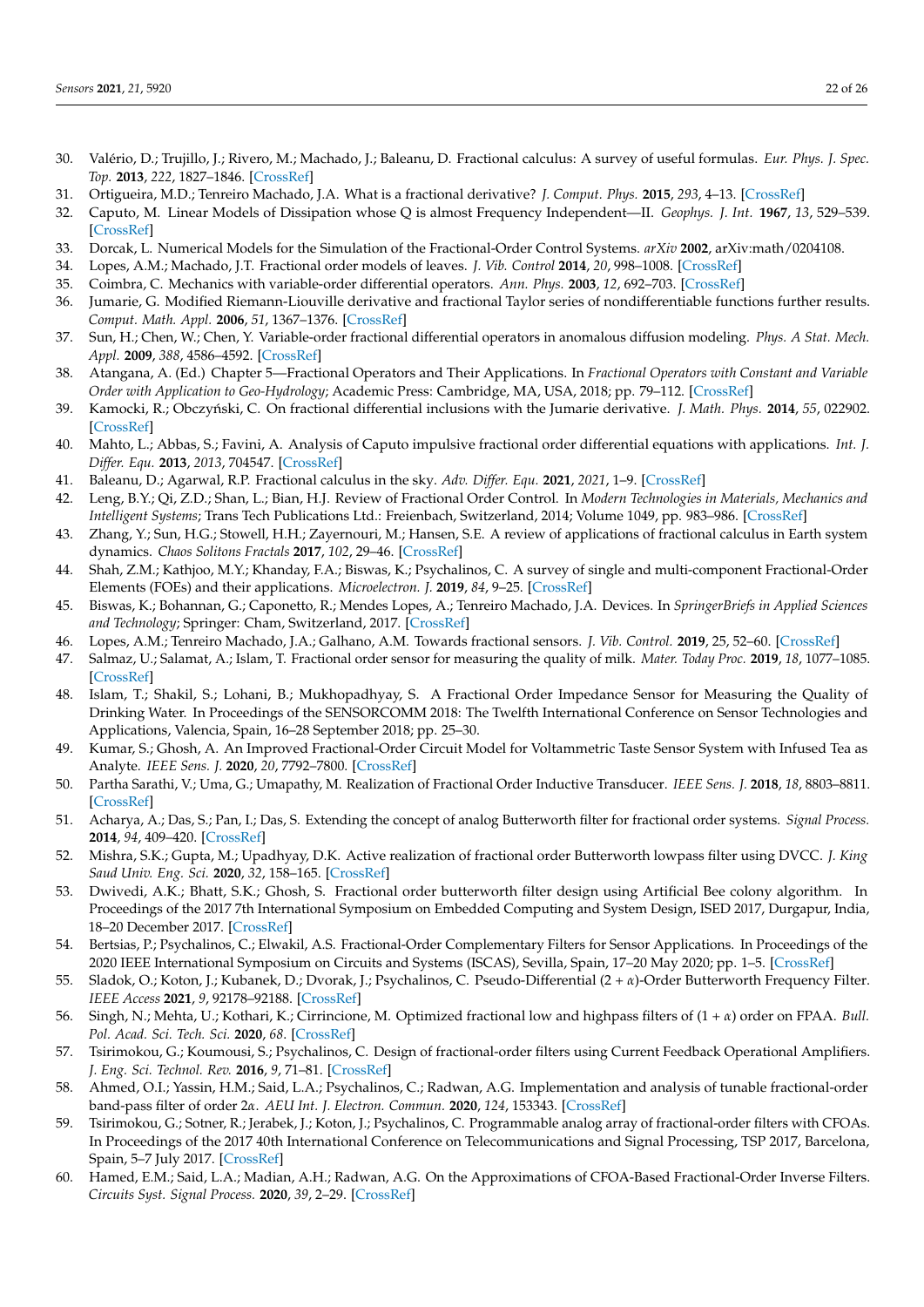- <span id="page-22-0"></span>61. Freeborn, T.; Maundy, B.; Elwakil, A. Fractional step analog filter design. In *Lecture Notes in Electrical Engineering*; Springer: Berlin/Heidelberg, Germany, 2013. [\[CrossRef\]](http://dx.doi.org/10.1007/978-3-642-36329-0_11)
- <span id="page-22-1"></span>62. Ghoneim, M.; Hesham, R.; Yassin, H.; Madian, A. *α*-order universal filter realization based on single input multi-output differential voltage current conveyor. *Analog. Integr. Circuits Signal Process.* **2021**, *107*, 411–422. [\[CrossRef\]](http://dx.doi.org/10.1007/s10470-020-01753-3)
- <span id="page-22-2"></span>63. Bertsias, P.; Psychalinos, C.; Elwakil, A.S.; Biswas, K. Single transistor fractional-order filter using a multi-walled carbon nanotube device. *Analog. Integr. Circuits Signal Process.* **2019**, *100*, 215–219. [\[CrossRef\]](http://dx.doi.org/10.1007/s10470-019-01463-5)
- <span id="page-22-3"></span>64. Kapoulea, S.; Psychalinos, C.; Elwakil, A.S. Power law filters: A new class of fractional-order filters without a fractional-order Laplacian operator. *AEU Int. J. Electron. Commun.* **2021**, *129*, 153537. [\[CrossRef\]](http://dx.doi.org/10.1016/j.aeue.2020.153537)
- <span id="page-22-4"></span>65. Kapoulea, S.; Psychalinos, C. Double Exponent Fractional-Order Filters: Approximation Methods and Realization. *Circuits Syst. Signal Process.* **2021**, *40*. [\[CrossRef\]](http://dx.doi.org/10.1007/s00034-020-01514-7)
- <span id="page-22-5"></span>66. Coza, A.; Zupanovic, V.; Vlah, D.; Jurisic, D. Group delay of fractional n + *α*-order bessel filters. In Proceedings of the 2020 43rd International Convention on Information, Communication and Electronic Technology, Opatija, Croatia, 28 September– 2 October 2020. [\[CrossRef\]](http://dx.doi.org/10.23919/MIPRO48935.2020.9245190)
- <span id="page-22-6"></span>67. Matos, C.; Ortigueira, M. Fractional Filters: An Optimization Approach. In *Doctoral Conference on Computing, Electrical and Industrial Systems*; Springer: Berlin/Heidelberg, Germany, 2010; Volume 314, pp. 361–366. [\[CrossRef\]](http://dx.doi.org/10.1007/978-3-642-11628-5_39)
- <span id="page-22-7"></span>68. Moszkowski, T.; Pociask, E. Comparison of fractional- and integer-order filters in filtration of myoelectric activity acquired from biceps brachii. In *Advances in the Theory and Applications of Non-Integer Order Systems*; Lecture Notes in Electrical Engineering; Springer: Heidelberg, Germany, 2013. [\[CrossRef\]](http://dx.doi.org/10.1007/978-3-319-00933-9_28)
- <span id="page-22-9"></span>69. Mahata, S.; Kar, R.; Mandal, D. Optimal analog-to-digital transformation of fractional-order Butterworth filter using binomial series expansion with Al-Alaoui operator. *Int. J. Circuit Theory Appl.* **2021**, *49*, 44–79. [\[CrossRef\]](http://dx.doi.org/10.1002/cta.2908)
- <span id="page-22-10"></span>70. Mahata, S.; Kar, R.; Mandal, D. Direct digital fractional-order Butterworth filter design using constrained optimization. *AEU Int. J. Electron. Commun.* **2021**, *128*, 153511. [\[CrossRef\]](http://dx.doi.org/10.1016/j.aeue.2020.153511)
- <span id="page-22-11"></span>71. Tseng, C.C.; Lee, S.L. Closed-form designs of digital fractional order Butterworth filters using discrete transforms. *Signal Process.* **2017**, *137*, 80–97. [\[CrossRef\]](http://dx.doi.org/10.1016/j.sigpro.2017.01.015)
- <span id="page-22-8"></span>72. Koksal, M.E. Fractional Order Butterworth Filter. *Int. J. Adv. Eng. Res. Sci.* **2018**. [\[CrossRef\]](http://dx.doi.org/10.22161/ijaers.5.12.25)
- <span id="page-22-12"></span>73. Díaz-Carmona, J.; Jovanovic-Dolecek, G. Fractional Delay Digital Filters. In *Applications of MATLAB in Science and Engineering*; IntechOpen: London, UK, 2011.
- <span id="page-22-13"></span>74. Chen, G.; Zeng, Y.; Wang, M.; Wang, Y. Weighted least-squares method for designing fractional delay FIR digital filters. *Shuju Caiji Chuli/J. Data Acquis. Process.* **2011**, *47*, 114–124.
- <span id="page-22-14"></span>75. Bensouici, T.; Charef, A.; Assadi, I. A new approach for the design of fractional delay by an FIR filter. *ISA Trans.* **2018**, *82*, 73–78. [\[CrossRef\]](http://dx.doi.org/10.1016/j.isatra.2018.03.021)
- <span id="page-22-15"></span>76. Johansson, H.; Harris, F. Polyphase decomposition of digital fractional-delay filters. *IEEE Signal Process. Lett.* **2015**, *22*, 1021–1025. [\[CrossRef\]](http://dx.doi.org/10.1109/LSP.2014.2381603)
- <span id="page-22-16"></span>77. Kumar, M. Optimal design of fractional delay FIR filter using cuckoo search algorithm. *Int. J. Circuit Theory Appl.* **2018**, *46*, 2364–2379. [\[CrossRef\]](http://dx.doi.org/10.1002/cta.2541)
- <span id="page-22-17"></span>78. Gao, Z. Fractional-order Kalman filters for continuous-time linear and nonlinear fractional-order systems using Tustin generating function. *Int. J. Control* **2019**, *92*, 960–974. [\[CrossRef\]](http://dx.doi.org/10.1080/00207179.2017.1378438)
- <span id="page-22-18"></span>79. Liu, F.; Gao, Z.; Yang, C.; Ma, R. Extended Kalman Filters for Continuous-time Nonlinear Fractional-order Systems Involving Correlated and Uncorrelated Process and Measurement Noises. *Int. J. Control. Autom. Syst.* **2020**, *18*, 2229–2241. [\[CrossRef\]](http://dx.doi.org/10.1007/s12555-019-0353-5)
- <span id="page-22-19"></span>80. Sierociuk, D.; Dzielinski, A. Fractional Kalman filter algorithm for the states, parameters and order of fractional system estimation. *Int. J. Appl. Math. Comput. Sci.* **2006**, *16*, 129–140.
- <span id="page-22-20"></span>81. Torabi, H.; Pariz, N.; Karimpour, A. A novel cubature statistically linearized Kalman filter for fractional-order nonlinear discrete-time stochastic systems. *J. Vib. Control* **2018**, *24*, 5880–5897. [\[CrossRef\]](http://dx.doi.org/10.1177/1077546317692943)
- <span id="page-22-21"></span>82. Sadeghian, H.; Salarieh, H.; Alasty, A.; Meghdari, A. On the general Kalman filter for discrete time stochastic fractional systems. *Mechatronics* **2013**, *23*, 764–771. [\[CrossRef\]](http://dx.doi.org/10.1016/j.mechatronics.2013.02.006)
- <span id="page-22-22"></span>83. Torabi, H.; Pariz, N.; Karimpour, A. Kalman filters for fractional discrete-time stochastic systems along with time-delay in the observation signal. *Eur. Phys. J. Spec. Top.* **2016**, *225*, 107–118. [\[CrossRef\]](http://dx.doi.org/10.1140/epjst/e2016-02619-6)
- <span id="page-22-23"></span>84. Nosrati, K.; Shafiee, M. Kalman filtering for discrete-time linear fractional-order singular systems. *IET Control Theory Appl.* **2018**, *12*, 1254–1266. [\[CrossRef\]](http://dx.doi.org/10.1049/iet-cta.2017.0898)
- <span id="page-22-24"></span>85. Xue, G.; Xu, Y.; Guo, J.; Zhao, W. The fractional Kalman filter-based asynchronous multirate sensor information fusion. *Complexity* **2018**, *2018*. [\[CrossRef\]](http://dx.doi.org/10.1155/2018/1450353)
- <span id="page-22-25"></span>86. Caballero, R.; Hermoso-Carazo, A.; Linares-Pérez, J. Extended and Unscented Filtering Algorithms in Nonlinear Fractional Order Systems with Uncertain Observations. *Appl. Math. Sci.* **2012**, *6*, 1471–1486.
- <span id="page-22-26"></span>87. Sierociuk, D.; Macias, M.; Malesza, W.; Sarwas, G. Dual Estimation of Fractional Variable Order Based on the Unscented Fractional Order Kalman Filter for Direct and Networked Measurements. *Circuits Syst. Signal Process.* **2016**, *35*. [\[CrossRef\]](http://dx.doi.org/10.1007/s00034-016-0255-1)
- <span id="page-22-27"></span>88. Sun, Y.; Wang, Y.; Wu, X.; Hu, Y. Robust extended fractional Kalman filter for nonlinear fractional system with missing measurements. *J. Frankl. Inst.* **2018**, *355*, 361–380. [\[CrossRef\]](http://dx.doi.org/10.1016/j.jfranklin.2017.10.030)
- <span id="page-22-28"></span>89. Zheng, X.; Wu, H. Design of a Robust State Estimator for a Discrete-Time Nonlinear Fractional-Order System With Incomplete Measurements and Stochastic Nonlinearities. *IEEE Access* **2020**, *8*, 10742–10753. [\[CrossRef\]](http://dx.doi.org/10.1109/ACCESS.2020.2965252)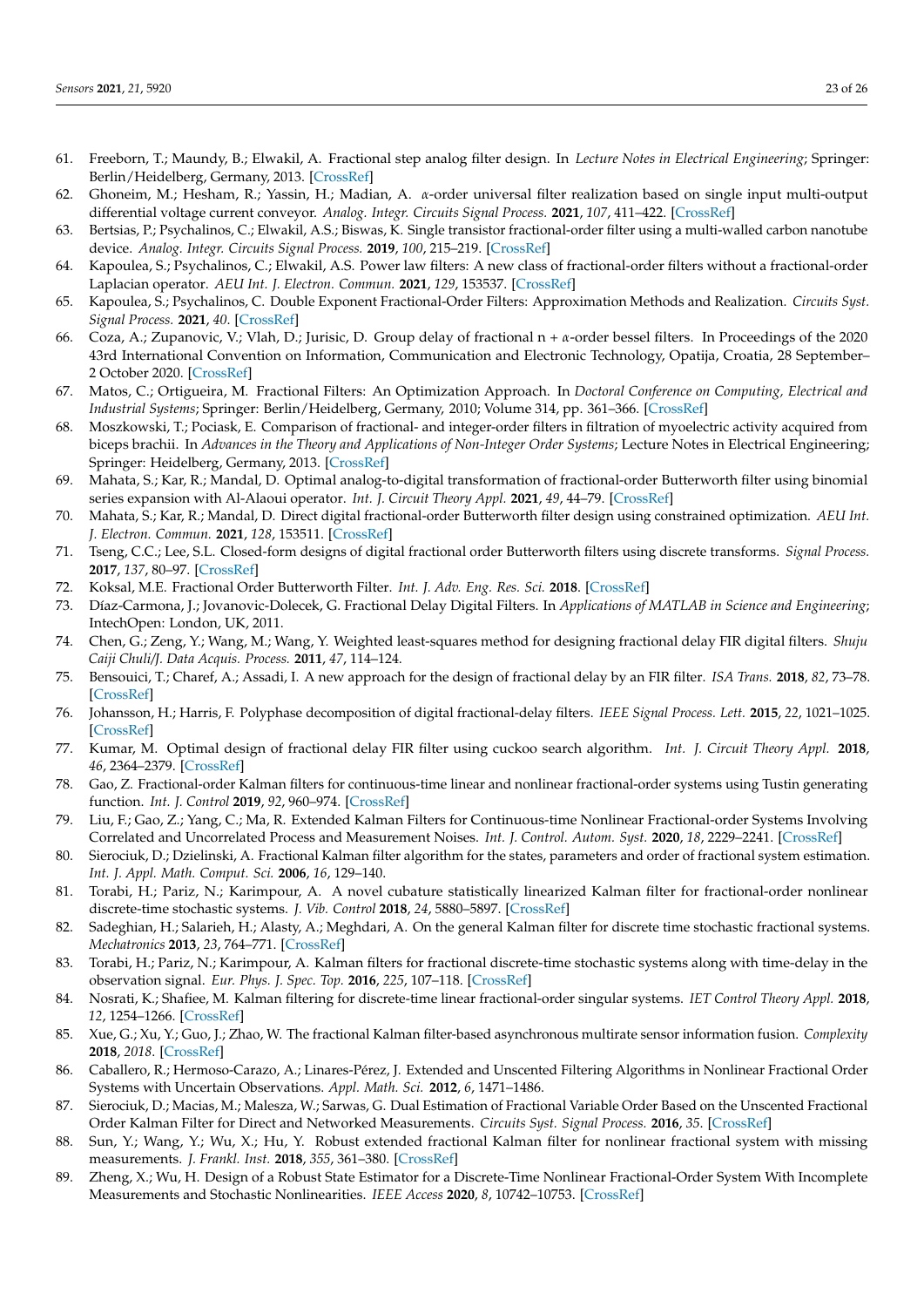- <span id="page-23-0"></span>90. Ramezani, A.; Safarinejadian, B. A Modified Fractional-Order Unscented Kalman Filter for Nonlinear Fractional-Order Systems. *Circuits Syst. Signal Process.* **2018**, *37*, 3756–3784. [\[CrossRef\]](http://dx.doi.org/10.1007/s00034-017-0729-9)
- <span id="page-23-1"></span>91. Ramezani, A.; Safarinejadian, B.; Zarei, J. Novel hybrid robust fractional interpolatory cubature Kalman filters. *J. Frankl. Inst.* **2020**, *357*, 704–725. [\[CrossRef\]](http://dx.doi.org/10.1016/j.jfranklin.2019.11.002)
- <span id="page-23-2"></span>92. Ramezani, A.; Safarinejadian, B.; Zarei, J. Fractional order chaotic cryptography in colored noise environment by using fractional order interpolatory cubature Kalman filter. *Trans. Inst. Meas. Control* **2019**, *41*, 3206–3222. [\[CrossRef\]](http://dx.doi.org/10.1177/0142331218822721)
- <span id="page-23-3"></span>93. Najar, S.; Abdelkrim, M.N.; Abdelhamid, M.; Aoun, M. Discrete fractional Kalman filter. *IFAC Proc. Vol.* **2009**, *42*, 520–525. [\[CrossRef\]](http://dx.doi.org/10.3182/20090921-3-TR-3005.00090)
- <span id="page-23-4"></span>94. Yang, C.; Gao, Z.; Liu, F. Kalman filters for linear continuous-time fractional-order systems involving coloured noises using fractional-order average derivative. *IET Control Theory Appl.* **2018**, *12*, 456–465. [\[CrossRef\]](http://dx.doi.org/10.1049/iet-cta.2017.0817)
- <span id="page-23-5"></span>95. Gao, Z. Fractional-order Kalman filters for continuous-time fractional-order systems involving colored process and measurement noises. *J. Frankl. Inst.* **2018**, *355*, 922–948. [\[CrossRef\]](http://dx.doi.org/10.1016/j.jfranklin.2017.11.037)
- <span id="page-23-6"></span>96. Yang, C.; Gao, Z.; Li, X.; Huang, X. Adaptive fractional-order Kalman filters for continuous-time nonlinear fractional-order systems with unknown parameters and fractional-orders. *Int. J. Syst. Sci.* **2021**, 1–21. [\[CrossRef\]](http://dx.doi.org/10.1080/00207721.2021.1904303)
- <span id="page-23-7"></span>97. Chen, X.; Gao, Z.; Ma, R.; Huang, X. Hybrid extended-unscented Kalman filters for continuous-time nonlinear fractional-order systems involving process and measurement noises. *Trans. Inst. Meas. Control* **2020**, *42*, 1618–1631. [\[CrossRef\]](http://dx.doi.org/10.1177/0142331219893788)
- <span id="page-23-8"></span>98. Miao, Y.; Gao, Z.; Chen, X. An adaptive unscented Kalman filter for a nonlinear fractional-order system with unknown order. 2020 IEEE 9th Data Driven Control and Learning Systems Conference (DDCLS), Liuzhou, China, 20–22 November 2020; pp. 874–879.
- <span id="page-23-9"></span>99. Azami, A.; Naghavi, S.V.; Dadkhah Tehrani, R.; Khooban, M.H.; Shabaninia, F. State estimation strategy for fractional order systems with noises and multiple time delayed measurements. *IET Sci. Meas. Technol.* **2017**, *11*, 9–17. [\[CrossRef\]](http://dx.doi.org/10.1049/iet-smt.2016.0089)
- <span id="page-23-10"></span>100. Sun, Y.; Wu, X.; Cao, J.; Wei, Z.; Sun, G. Fractional extended Kalman filtering for non-linear fractional system with Lévy noises. *IET Control Theory Appl.* **2017**, *11*, 349–358. [\[CrossRef\]](http://dx.doi.org/10.1049/iet-cta.2016.1041)
- <span id="page-23-11"></span>101. Wu, X.; Sun, Y.; Lu, Z.; Wei, Z.; Ni, M.; Yu, W. A modified Kalman filter algorithm for fractional system under Lévy noises. *J. Frankl. Inst.* **2015**, *352*, 1963–1978. [\[CrossRef\]](http://dx.doi.org/10.1016/j.jfranklin.2015.02.008)
- <span id="page-23-12"></span>102. Safarinejadian, B.; Asad, M. Two New Fractional Order Kalman Filters for Linear Fractional Order Systems with Colored Measurement Noise. *Tabriz J. Electr. Eng.* **2017**, *47*, 595–607.
- <span id="page-23-13"></span>103. Sierociuk, D.; Ziubinski, P. Fractional Order Estimation Schemes for Fractional and Integer Order Systems with Constant and Variable Fractional Order Colored Noise. *Circuits Syst. Signal Process.* **2014**, *33*. [\[CrossRef\]](http://dx.doi.org/10.1007/s00034-014-9835-0)
- <span id="page-23-14"></span>104. Liu, T.; Cheng, S.; Wei, Y.; Li, A.; Wang, Y. Fractional central difference Kalman filter with unknown prior information. *Signal Process.* **2019**, *154*, 294–303. [\[CrossRef\]](http://dx.doi.org/10.1016/j.sigpro.2018.08.006)
- <span id="page-23-15"></span>105. Nosrati, K.; Shafiee, M. On the convergence and stability of fractional singular Kalman filter and Riccati equation. *J. Frankl. Inst.* **2020**, *357*, 7188–7210. [\[CrossRef\]](http://dx.doi.org/10.1016/j.jfranklin.2020.03.029)
- <span id="page-23-16"></span>106. Sharma, N.; Rufus, E.; Karar, V.; Poddar, S. Fractional Order Extended Kalman Filter for Attitude Estimation. In *Intelligent Systems Design and Applications*; Abraham, A., Cherukuri, A.K., Melin, P., Gandhi, N., Eds.; Springer International Publishing: Cham, Switzerland, 2020; pp. 823–832.
- <span id="page-23-17"></span>107. Schenato, L. Optimal estimation in networked control systems subject to random delay and packet drop. *IEEE Trans. Autom. Control* **2008**, *53*. [\[CrossRef\]](http://dx.doi.org/10.1109/TAC.2008.921012)
- <span id="page-23-18"></span>108. Liu, Y.; Sun, H.; Lei, Z.; Zhang, J. Design for wireless networked control systems with time-delay and data packet dropout. In Proceedings of the 2008 27th Chinese Control Conference, Kunming, China, 16–18 July 2008. [\[CrossRef\]](http://dx.doi.org/10.1109/CHICC.2008.4605086)
- <span id="page-23-19"></span>109. Gibbs, B.P. *Advanced Kalman Filtering, Least-Squares and Modeling: A Practical Handbook*; John Wiley & Sons, Inc.: Hoboken, NJ, USA, 2011. [\[CrossRef\]](http://dx.doi.org/10.1002/9780470890042)
- <span id="page-23-21"></span>110. Haykin, S. *Kalman Filtering and Neural Networks*; John Wiley & Sons, Inc.: Hoboken, NJ, USA, 2001. [\[CrossRef\]](http://dx.doi.org/10.1002/0471221546)
- <span id="page-23-20"></span>111. Sum, J.; Leung, C.; Chan, L. *Extended Kalman Filter in Recurrent Neural Network Training and Pruning*; Chinese University of Hong Kong: Hong Kong, China, 1996.
- <span id="page-23-22"></span>112. Schutter, J.D.; Geeter, J.D.; Lefebvre, T.; Bruyninckx, H. *Kalman Filters: A Tutorial*; Citeseer: Princeton, NJ, USA, 1999.
- <span id="page-23-23"></span>113. Sadeghian, H.; Salarieh, H.; Alasty, A.; Meghdari, A. On the fractional-order extended Kalman filter and its application to chaotic cryptography in noisy environment. *Appl. Math. Model.* **2014**, *38*. [\[CrossRef\]](http://dx.doi.org/10.1016/j.apm.2013.07.011)
- <span id="page-23-24"></span>114. Feng, P.; Lu, L.; Xue, D. Compensation for network data dropouts based on modified fractional-order Kalman filter. In Proceedings of the The 27th Chinese Control and Decision Conference (2015 CCDC), Qingdao, China, 23–25 May 2015. [\[CrossRef\]](http://dx.doi.org/10.1109/CCDC.2015.7161716)
- <span id="page-23-25"></span>115. Junling, W.; Cuifang, G.; Zhendong, W.; Yan, C. Malicious Code Family Classification Based on Multi-feature Fusion Fractional Kalman Filter. In Proceedings of the 2020 3rd International Conference on Artificial Intelligence and Big Data (ICAIBD), Chengdu, China, 28–31 May 2020. [\[CrossRef\]](http://dx.doi.org/10.1109/ICAIBD49809.2020.9137472)
- <span id="page-23-26"></span>116. Sierociuk, D.; Tejado, I.; Vinagre, B.M. Improved fractional Kalman filter and its application to estimation over lossy networks. *Signal Process.* **2011**, *91*, 542–552. [\[CrossRef\]](http://dx.doi.org/10.1016/j.sigpro.2010.03.014)
- <span id="page-23-27"></span>117. Firouzabadi, M.G.; Nekoui, M.A.; Mohammadzadeh, E.; Mazinan, A.H. Fractional-order distributed Kalman filter in virtualized sensor networks by diffusion strategies. *Control Eng. Appl. Inform.* **2020**, *22*, 13–22.
- <span id="page-23-28"></span>118. Hasan, R.; Scott, J.B. Fractional behaviour of rechargeable batteries. In Proceedings of the ENZCon 2016, Wellington, New Zealand, 17–18 November 2016.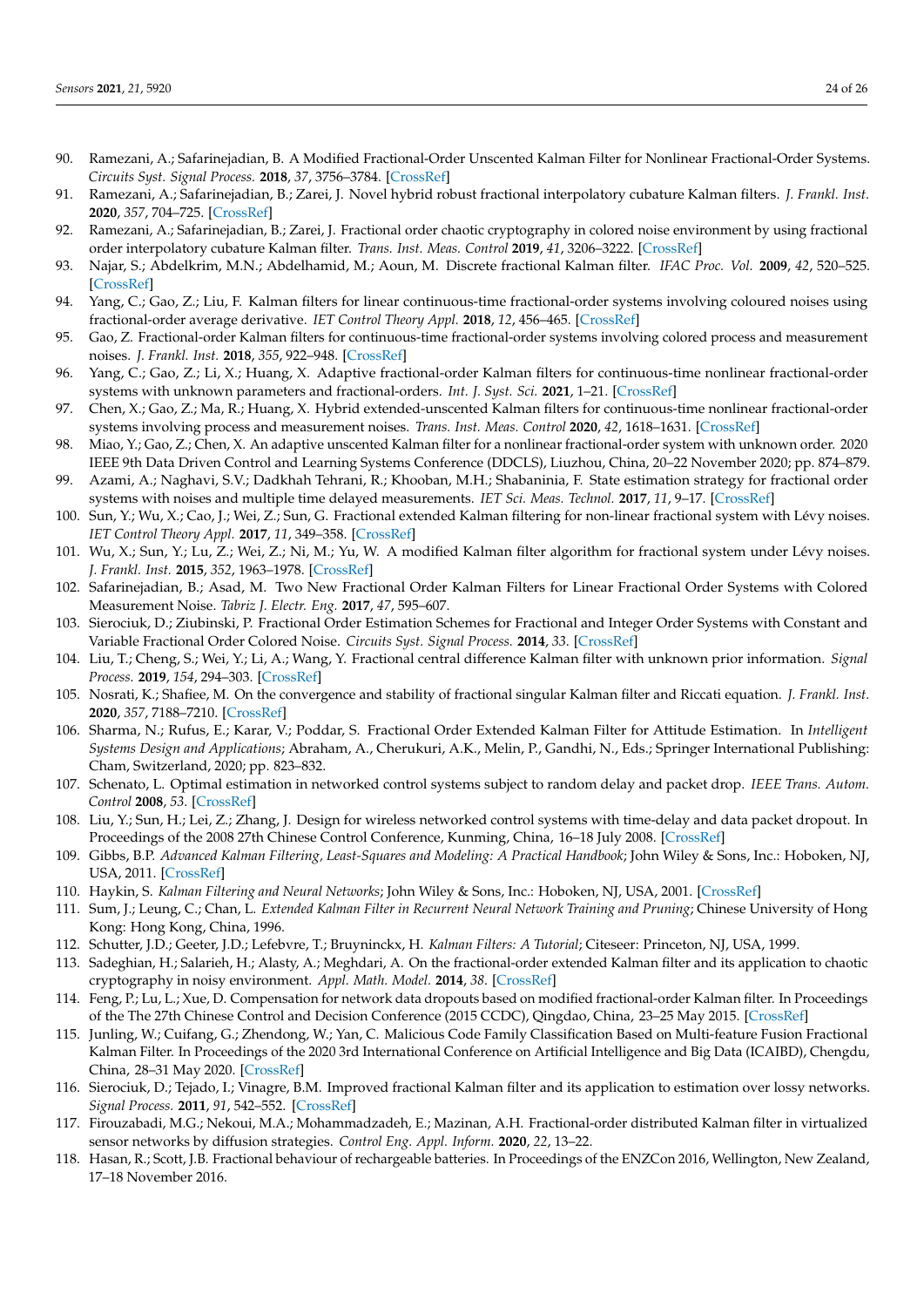- <span id="page-24-0"></span>119. Sadli, I.; Urbain, M.; Hinaje, M.; Martin, J.P.; Raël, S.; Davat, B. Contributions of fractional differentiation to the modelling of electric double layer capacitance. *Energy Convers. Manag.* **2010**, *51*, 2993–2999. [\[CrossRef\]](http://dx.doi.org/10.1016/j.enconman.2010.06.045)
- <span id="page-24-1"></span>120. Dong, G.; Chen, Z.; Wei, J.; Zhang, C.; Wang, P. An online model-based method for state of energy estimation of lithium-ion batteries using dual filters. *J. Power Sources* **2016**, *301*, 277–286. [\[CrossRef\]](http://dx.doi.org/10.1016/j.jpowsour.2015.10.011)
- <span id="page-24-2"></span>121. Wu, H.; Yuan, S.; Yin, C. A lithium-ion battery fractional order state space model and its time domain system identification. In *Proceedings of the FISITA 2012 World Automotive Congress*; Springer: Berlin/Heidelberg, Germany, 2013; Volume 192. [\[CrossRef\]](http://dx.doi.org/10.1007/978-3-642-33741-3_8)
- <span id="page-24-3"></span>122. Wang, B.; Li, S.E.; Peng, H.; Liu, Z. Fractional-order modeling and parameter identification for lithium-ion batteries. *J. Power Sources* **2015**, *293*, 151–161. [\[CrossRef\]](http://dx.doi.org/10.1016/j.jpowsour.2015.05.059)
- 123. Zou, Y.; Li, S.E.; Shao, B.; Wang, B. State-space model with non-integer order derivatives for lithium-ion battery. *Appl. Energy* **2016**, *161*. [\[CrossRef\]](http://dx.doi.org/10.1016/j.apenergy.2015.10.025)
- <span id="page-24-4"></span>124. Wang, B.; Liu, Z.; Li, S.E.; Moura, S.J.; Peng, H. State-of-Charge Estimation for Lithium-Ion Batteries Based on a Nonlinear Fractional Model. *IEEE Trans. Control Syst. Technol.* **2017**, *25*, 330–336. [\[CrossRef\]](http://dx.doi.org/10.1109/TCST.2016.2557221)
- <span id="page-24-5"></span>125. Hu, X.; Yuan, H.; Zou, C.; Li, Z.; Zhang, L. Co-Estimation of State of Charge and State of Health for Lithium-Ion Batteries Based on Fractional-Order Calculus. *IEEE Trans. Veh. Technol.* **2018**, *67*, 10319–10329. [\[CrossRef\]](http://dx.doi.org/10.1109/TVT.2018.2865664)
- <span id="page-24-6"></span>126. Cai, M.; Chen, W.; Tan, X. Battery state-of-charge estimation based on a dual unscented kalman filter and fractional variable-order model. *Energies* **2017**, *10*, 1577. [\[CrossRef\]](http://dx.doi.org/10.3390/en10101577)
- <span id="page-24-7"></span>127. Chen, Y.; Huang, D.; Zhu, Q.; Liu, W.; Liu, C.; Xiong, N. A New State of Charge Estimation Algorithm for Lithium-Ion Batteries Based on the Fractional Unscented Kalman Filter. *Energies* **2017**, *10*, 1313. [\[CrossRef\]](http://dx.doi.org/10.3390/en10091313)
- <span id="page-24-8"></span>128. Chang, C.; Zheng, Y.; Yu, Y. Estimation for Battery State of Charge Based on Temperature Effect and Fractional Extended Kalman Filter. *Energies* **2020**, *13*, 5947. [\[CrossRef\]](http://dx.doi.org/10.3390/en13225947)
- <span id="page-24-9"></span>129. Kupper, M.; Brenneisen, J.; Stark, O.; Krebs, S.; Hohmann, S. Cascaded Fractional Kalman Filtering for State and Current Estimation of Large-Scale Lithium-Ion Battery Packs. In Proceedings of the 2018 Chinese Control And Decision Conference (CCDC), Shenyang, China, 9–11 June 2018; pp. 5071–5078. [\[CrossRef\]](http://dx.doi.org/10.1109/CCDC.2018.8408010)
- <span id="page-24-10"></span>130. Li, X.; Pan, K.; Fan, G.; Lu, R.; Zhu, C.; Rizzoni, G.; Canova, M. A physics-based fractional order model and state of energy estimation for lithium ion batteries. Part II: Parameter identification and state of energy estimation for LiFePO4 battery. *J. Power Sources* **2017**, *367*, 202–213. [\[CrossRef\]](http://dx.doi.org/10.1016/j.jpowsour.2017.09.048)
- <span id="page-24-11"></span>131. Mu, H.; Xiong, R.; Zheng, H.; Chang, Y.; Chen, Z. A novel fractional order model based state-of-charge estimation method for lithium-ion battery. *Appl. Energy* **2017**, *207*, 384–393. [\[CrossRef\]](http://dx.doi.org/10.1016/j.apenergy.2017.07.003)
- <span id="page-24-12"></span>132. Chen, L.; Wang, S.; Jiang, H.; Fernandez, C.; Xiong, X. A novel combined estimation method of online full-parameter identification and adaptive unscented particle filter for Li-ion batteries SOC based on fractional-order modeling. *Int. J. Energy Res.* **2021**, *45*, 15481–15494. [\[CrossRef\]](http://dx.doi.org/10.1002/er.6817)
- <span id="page-24-13"></span>133. Zou, C.; Hu, X.; Dey, S.; Zhang, L.; Tang, X. Nonlinear Fractional-Order Estimator With Guaranteed Robustness and Stability for Lithium-Ion Batteries. *IEEE Trans. Ind. Electron.* **2018**, *65*, 5951–5961. [\[CrossRef\]](http://dx.doi.org/10.1109/TIE.2017.2782691)
- <span id="page-24-14"></span>134. Hu, M.; Li, Y.; Li, S.; Fu, C.; Qin, D.; Li, Z. Lithium-ion battery modeling and parameter identification based on fractional theory. *Energy* **2018**, *165*, 153–163. [\[CrossRef\]](http://dx.doi.org/10.1016/j.energy.2018.09.101)
- <span id="page-24-15"></span>135. Li, S.; Hu, M.; Li, Y.; Gong, C. Fractional-order modeling and SOC estimation of lithium-ion battery considering capacity loss. *Int. J. Energy Res.* **2019**, *43*, 417–429. [\[CrossRef\]](http://dx.doi.org/10.1002/er.4275)
- <span id="page-24-16"></span>136. Xu, J.; Mi, C.C.; Cao, B.; Cao, J. A new method to estimate the state of charge of lithium-ion batteries based on the battery impedance model. *J. Power Sources* **2013**, *233*, 277–284. [\[CrossRef\]](http://dx.doi.org/10.1016/j.jpowsour.2013.01.094)
- <span id="page-24-17"></span>137. Zhang, L.; Hu, X.; Wang, Z.; Sun, F.; Dorrell, D.G. Fractional-order modeling and State-of-Charge estimation for ultracapacitors. *J. Power Sources* **2016**, *314*, 28–34. [\[CrossRef\]](http://dx.doi.org/10.1016/j.jpowsour.2016.01.066)
- <span id="page-24-18"></span>138. Hidalgo-Reyes, J.I.; Gómez-Aguilar, J.F.; Alvarado-Martínez, V.M.; López-López, M.G.; Escobar-Jiménez, R.F. Battery stateof-charge estimation using fractional extended Kalman filter with Mittag-Leffler memory. *Alex. Eng. J.* **2020**, *59*, 1919–1929. [\[CrossRef\]](http://dx.doi.org/10.1016/j.aej.2019.12.006)
- <span id="page-24-19"></span>139. Coopmans, C.; Jensen, A.M.; Chen, Y. Fractional-order complementary filters for small unmanned aerial system navigation. In Proceedings of the 2013 International Conference on Unmanned Aircraft Systems (ICUAS), Atlanta, GA, USA, 28–31 May 2013; pp. 754–760. [\[CrossRef\]](http://dx.doi.org/10.1109/ICUAS.2013.6564757)
- <span id="page-24-20"></span>140. Romanovas, M.; Klingbeil, L.; Traechtler, M.; Manoli, Y. Application of fractional sensor fusion algorithms for inertial MEMS sensing. *Math. Model. Anal.* **2009**, *14*, 199–209. [\[CrossRef\]](http://dx.doi.org/10.3846/1392-6292.2009.14.199-209)
- <span id="page-24-21"></span>141. Metia, S.; Oduro, S.D.; Duc, H.N.; Ha, Q. Inverse Air-Pollutant Emission and Prediction Using Extended Fractional Kalman Filtering. *IEEE J. Sel. Top. Appl. Earth Obs. Remote Sens.* **2016**, *9*, 2051–2063. [\[CrossRef\]](http://dx.doi.org/10.1109/JSTARS.2016.2541958)
- <span id="page-24-22"></span>142. Metia, S.; Oduro, S.D.; Ha, Q.P.; Due, H. Air pollution prediction using Matérn function based extended fractional Kalman filtering. In Proceedings of the 2014 13th International Conference on Control Automation Robotics Vision (ICARCV), Singapore, 10–12 December 2014; pp. 758–763. [\[CrossRef\]](http://dx.doi.org/10.1109/ICARCV.2014.7064399)
- <span id="page-24-23"></span>143. Oktaviana, Y.V.; Apriliani, E.; Arif, D.K. Fractional kalman filter to estimate the concentration of air pollution. *J. Phys. Conf. Ser.* **2018**, *1008*, 012008. [\[CrossRef\]](http://dx.doi.org/10.1088/1742-6596/1008/1/012008)
- <span id="page-24-24"></span>144. Ha, Q.P.; Metia, S.; Phung, M.D. Sensing Data Fusion for Enhanced Indoor Air Quality Monitoring. *IEEE Sens. J.* **2020**, *20*, 4430–4441. [\[CrossRef\]](http://dx.doi.org/10.1109/JSEN.2020.2964396)